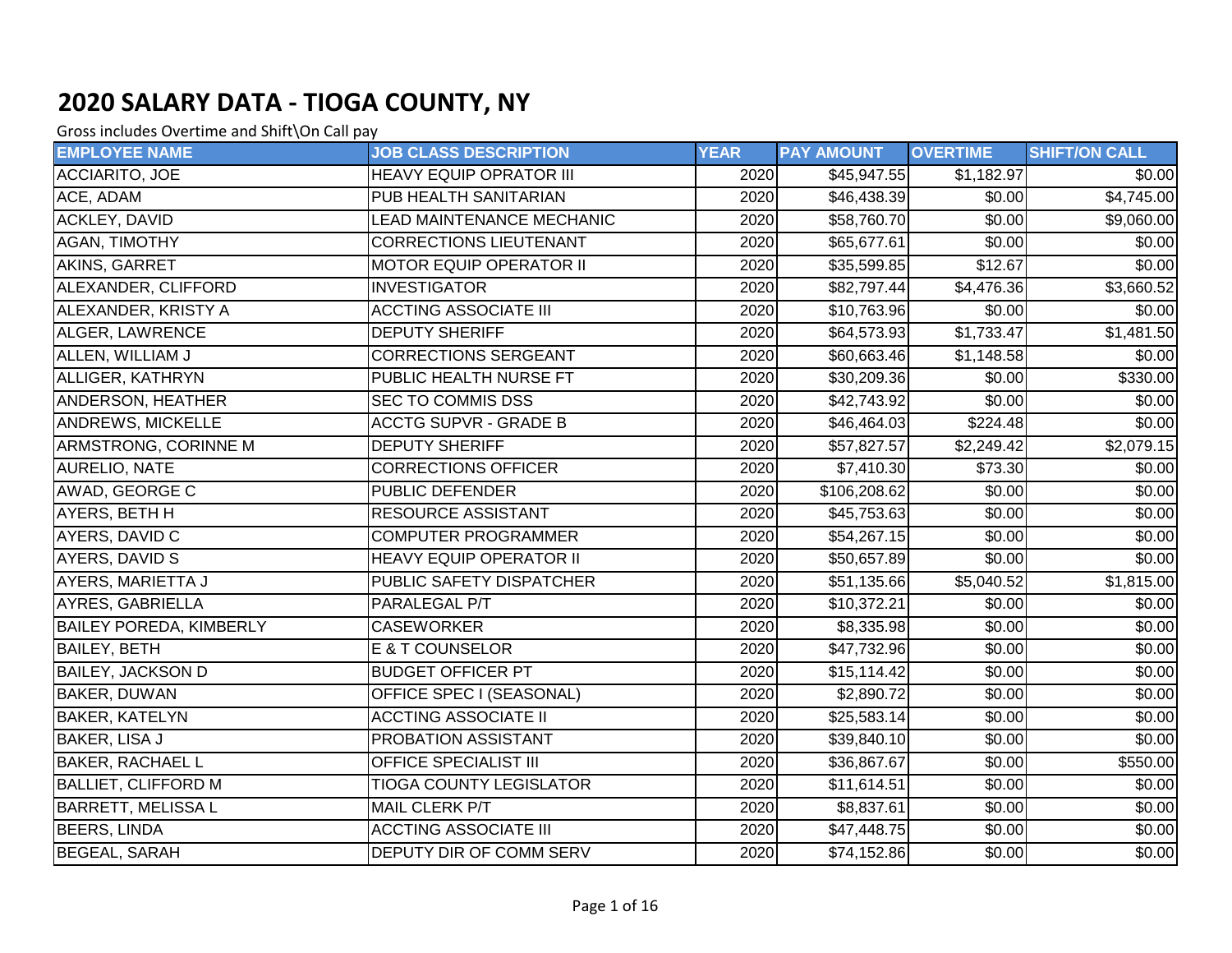| <b>EMPLOYEE NAME</b>         | <b>JOB CLASS DESCRIPTION</b>     | <b>YEAR</b> | <b>PAY AMOUNT</b> | <b>OVERTIME</b>      | <b>SHIFT/ON CALL</b> |
|------------------------------|----------------------------------|-------------|-------------------|----------------------|----------------------|
| <b>BENNETT, BRYON</b>        | <b>HEAVY EQUIP OPERATOR I</b>    | 2020        | \$44,405.75       | \$0.00               | \$0.00               |
| BENNETT, DONNA J             | PROBATION DIR (GROUP A)          | 2020        | \$82,208.63       | \$0.00               | \$0.00               |
| <b>BENNETT, LAURA R</b>      | PUBLIC HEALTH EDUCATOR           | 2020        | \$47,173.43       | \$0.00               | \$660.00             |
| BENNETT, LYNN                | <b>ACCTING ASSOCIATE III</b>     | 2020        | \$13,261.39       | \$0.00               | \$0.00               |
| <b>BENNETT, WARREN S</b>     | <b>COUNTY CORONER</b>            | 2020        | \$14,699.96       | \$0.00               | \$0.00               |
| <b>BENSLEY, BRETT</b>        | <b>MOTOR EQUIP OPERATOR II</b>   | 2020        | \$34,712.23       | \$0.00               | \$0.00               |
| <b>BERRY, DANIEL</b>         | <b>HEAVY EQUIP OPERATOR I</b>    | 2020        | \$49,704.50       | \$4,876.63           | \$0.00               |
| <b>BESSEY, ADAM T</b>        | LIEUTENANT                       | 2020        | \$74,686.53       | \$1,635.98           | \$27.01              |
| <b>BEVILACQUA, SEAN M</b>    | <b>CORRECTIONS OFFICER</b>       | 2020        | \$60,643.86       | \$5,488.50           | \$278.00             |
| <b>BEZIRGANIAN, JOHN B</b>   | <b>MEDICAL DIRECTOR - MH</b>     | 2020        | \$189,661.89      | \$0.00               | \$0.00               |
| <b>BIDWELL, MICHAEL</b>      | <b>WORKING SUPERVISOR</b>        | 2020        | \$61,130.93       | $\overline{$}781.24$ | \$605.00             |
| <b>BILBREY, BARBARA J</b>    | SUPVG PUB HEALTH NURSE           | 2020        | \$51,136.27       | \$0.00               | \$8,610.00           |
| <b>BIRTCH, ANTHONY</b>       | <b>CORRECTIONS OFFICER</b>       | 2020        | \$47,401.55       | \$440.84             | \$253.50             |
| <b>BLAASCH, ROBERT R</b>     | <b>DEP SHERIFF P/T</b>           | 2020        | \$10,783.71       | \$0.00               | \$0.00               |
| <b>BLAASCH, THERESA</b>      | PUBLIC SAFETY DISPATCHER         | 2020        | \$56,550.59       | \$8,142.28           | \$1,672.40           |
| <b>BOBIER, ALAN G</b>        | <b>DEPUTY SHERIFF</b>            | 2020        | \$65,819.83       | \$244.62             | \$532.48             |
| <b>BOGART, LINDA M</b>       | <b>RECORDING CLERK</b>           | 2020        | \$38,611.14]      | \$0.00               | \$0.00               |
| <b>BREITWIESER, JOSEPH A</b> | SOCIAL WELFARE EXAMINER          | 2020        | \$32,017.39       | \$0.00               | \$0.00               |
| <b>BRINK, LAWRENCE</b>       | <b>WORKING SUPERVISOR</b>        | 2020        | \$69,598.20       | \$11,969.49          | \$0.00               |
| <b>BROUGHTON, JORDAN J</b>   | <b>CORRECTIONS OFFICER</b>       | 2020        | \$684.06          | \$0.00               | \$0.00               |
| <b>BRUCE, LINN A</b>         | <b>CIVIL SERVICE ADMINIS</b>     | 2020        | \$57,838.05       | \$0.00               | $\sqrt{$0.00}$       |
| <b>BRUNNER, CODY</b>         | <b>CORRECTIONS OFFICER</b>       | 2020        | \$52,521.42       | \$2,725.64           | \$354.00             |
| <b>BRUNNER, ELIZABETH</b>    | OFFICE SPEC I (SEASONAL)         | 2020        | \$3,604.90        | \$0.00               | \$0.00               |
| <b>BUDINGER, KRISTINE S</b>  | <b>CORRECTIONS OFFICER</b>       | 2020        | \$56,648.71       | \$1,894.55           | \$0.00               |
| <b>BUNCE, RYAN S</b>         | <b>DEPUTY SHERIFF</b>            | 2020        | \$65,201.45       | \$3,669.03           | 3238.40              |
| <b>BURDICK, JACQUELINE</b>   | <b>E &amp; T COUNSELOR</b>       | 2020        | \$40,678.94       | \$0.00               | \$0.00               |
| CAIN, BRIAN                  | PROB SUPERVISOR 1                | 2020        | \$62,571.27       | $\overline{$}182.24$ | \$0.00               |
| <b>CAMIN, DOUGLAS J</b>      | <b>CHIEF INFORMATION OFFICER</b> | 2020        | \$92,407.14       | \$0.00               | \$0.00               |
| <b>CAMPBELL, CHARISSE</b>    | <b>CASE SUPVR - GRADE B</b>      | 2020        | \$14,398.02       | $\overline{$86.56}$  | \$0.00               |
| CANNAVINO, STACY L           | <b>CLINICAL SOCIAL WORKER</b>    | 2020        | \$62,060.50       | \$539.26             | \$3,745.00           |
| <b>CANZLER, ABIGAIL J</b>    | SEC TO PUB HEALTH DIR            | 2020        | \$38,811.52       | $\sqrt{$0.00}$       | \$0.00               |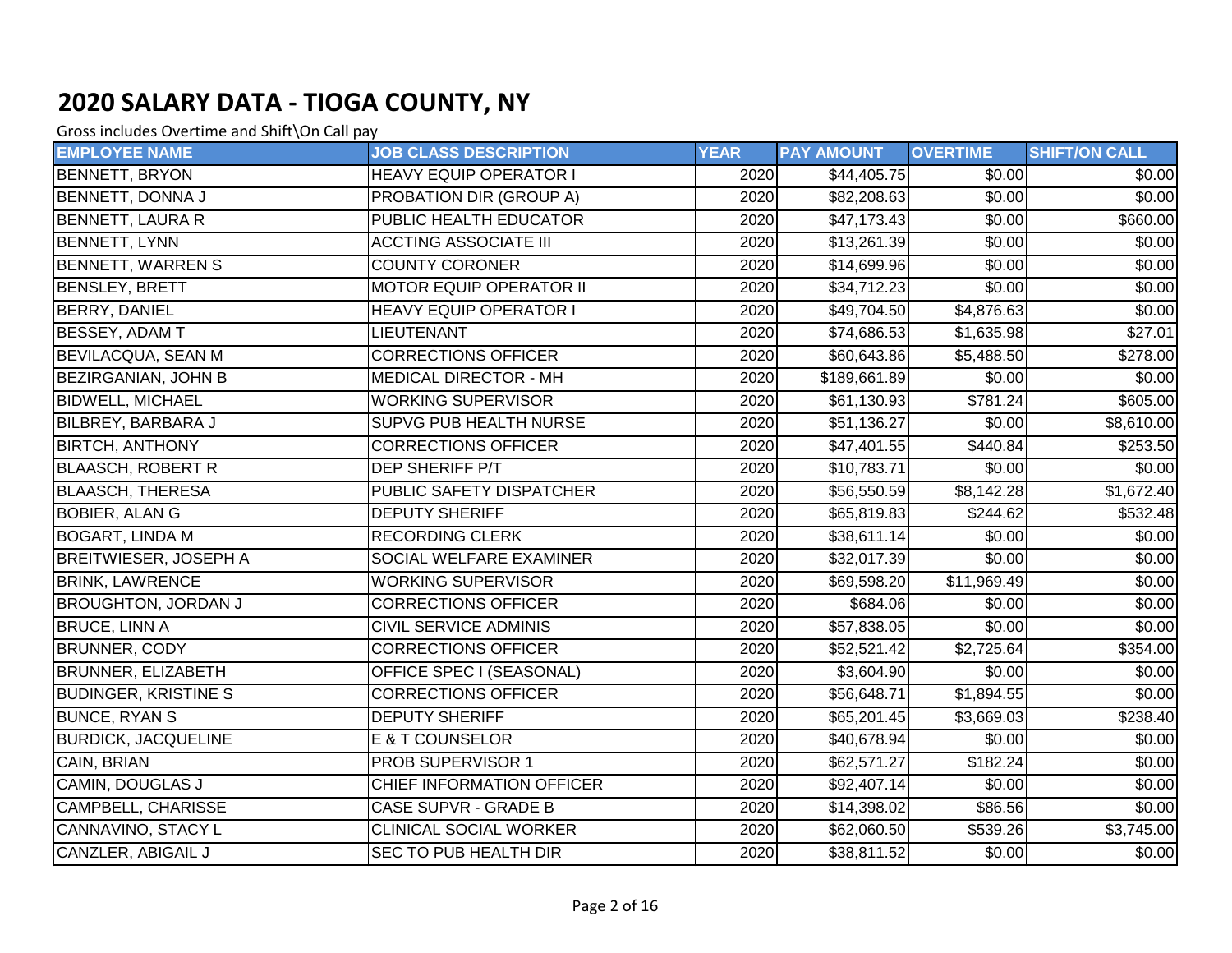| <b>EMPLOYEE NAME</b>        | <b>JOB CLASS DESCRIPTION</b>     | <b>YEAR</b> | <b>PAY AMOUNT</b> | <b>OVERTIME</b> | <b>SHIFT/ON CALL</b> |
|-----------------------------|----------------------------------|-------------|-------------------|-----------------|----------------------|
| CANZLER, AMY M              | WELF MNGMT SYST COORD            | 2020        | \$42,169.63       | \$0.00          | \$0.00               |
| CAPORAL, JEAN M             | <b>CASEWORKER</b>                | 2020        | \$47,427.17       | \$2,055.70      | \$1,170.00           |
| CARD, TEDDI J               | <b>ACCTING ASSOCIATE II</b>      | 2020        | \$29,669.60       | \$0.00          | \$0.00               |
| <b>CARDONE, SANDRA L</b>    | 2ND ASST DIST ATTORNEY           | 2020        | \$18,780.98       | \$0.00          | \$0.00               |
| <b>CARRIGG, STEPHANIE S</b> | PARALEGAL                        | 2020        | \$51,068.60       | \$0.00          | \$0.00               |
| CELLA, MARGARET R           | OFFICE SPEC I (SEASONAL)         | 2020        | \$3,727.10        | \$0.00          | \$0.00               |
| CHANDLER, KATIE R           | <b>DEPUTY CO TREASURER</b>       | 2020        | \$44,990.23       | \$256.27        | \$0.00               |
| CHANDLER, LISA C            | PRINCIPAL MOTOR VEH LIC CLK      | 2020        | \$33,542.56       | \$0.00          | \$0.00               |
| CHIARELLO, KARA A           | OFFICE SPECIALIST III            | 2020        | \$37,243.12       | \$0.00          | \$0.00               |
| CHILSON, BETTY              | <b>ACCTING ASSOCIATE I</b>       | 2020        | \$35,169.28       | \$0.00          | \$0.00               |
| CHURCHMAN, DAVID R          | <b>ASST FIRE COORD P/T</b>       | 2020        | \$2,897.09        | \$0.00          | \$0.00               |
| <b>CIOTOLI, THERESA J</b>   | <b>ACCT CLERK - TYPIST P/T</b>   | 2020        | \$4,612.50        | \$0.00          | \$0.00               |
| CLARK, VERA                 | PUBLIC SAFETY DISPATCHER         | 2020        | \$45,505.84       | \$1,609.95      | \$37.20              |
| <b>CLINE, THOMAS R</b>      | 2ND ASST PUBLIC DEFENDER         | 2020        | \$66,079.67       | \$0.00          | \$0.00               |
| <b>COLE, CHRISTINA C</b>    | <b>CORRECTIONS OFFICER</b>       | 2020        | \$48,210.86       | \$1,559.07      | \$0.00]              |
| <b>COLE, STEPHANIE A</b>    | CHIEF PUBLIC SAFETY DISPATCHER   | 2020        | \$59,826.54       | \$9,170.98      | \$404.60             |
| <b>COLMAN, HADLEY</b>       | PUBLIC SAFETY DISPATCHER TRAIN   | 2020        | \$15,982.58       | \$429.18        | \$317.60             |
| <b>CONEY, ASHLEY M</b>      | <b>EARLY INTER SERV COORD</b>    | 2020        | \$38,070.55       | \$0.00          | \$665.00             |
| COOKE, MICHAEL              | <b>SR CLIN SOC WKR</b>           | 2020        | \$60,401.41       | \$0.00          | \$0.00               |
| CORBIN, BRIAN J             | <b>SR CLIN SOC WKR</b>           | 2020        | \$53,469.02       | \$0.00          | \$0.00               |
| CORNEBY, JESSICA            | <b>ACCTING ASSOCIATE II</b>      | 2020        | \$29,480.77       | \$0.00          | \$0.00               |
| <b>CORNELL, JAMES</b>       | PARALEGAL                        | 2020        | \$48,295.16       | \$0.00          | \$0.00               |
| <b>CORNELL, WILLIAM</b>     | <b>COMMUNITY SERV WORKER P/T</b> | 2020        | \$6,535.66        | \$0.00          | \$0.00               |
| <b>CORNWELL, JOHN D</b>     | <b>INVESTIGATOR</b>              | 2020        | \$75,249.51       | \$3,809.56      | \$4,154.67           |
| COSTANTINI, JOYCE           | <b>SPVR MTR VEHICLE BUREAU</b>   | 2020        | \$40,826.08       | \$0.00          | \$0.00               |
| <b>COTTON, MELISSA J</b>    | COOK P/T                         | 2020        | \$1,249.16        | \$0.00          | \$0.00               |
| <b>COULSON, THOMAS P</b>    | 3RD ASST CO ATTORNEY             | 2020        | \$3,309.63        | $\sqrt{$0.00}$  | \$0.00               |
| COY, BONNIE                 | <b>ELECTION CLERK</b>            | 2020        | \$3,499.20        | \$81.60         | \$0.00               |
| COYNE, KATHY A              | <b>SEC TO PUBLIC DEFENDER</b>    | 2020        | \$42,032.48       | \$0.00          | \$0.00               |
| <b>CRISTELLI, ASHLEY N</b>  | PUBLIC SAFETY DISPATCHER TRAIN   | 2020        | \$34,831.56       | \$3,762.25      | \$1,156.80           |
| <b>CUSHMAN, BARBARA L</b>   | <b>SEC TO COMM PUBLIC WRKS</b>   | 2020        | \$42,925.65       | \$0.00          | \$0.00               |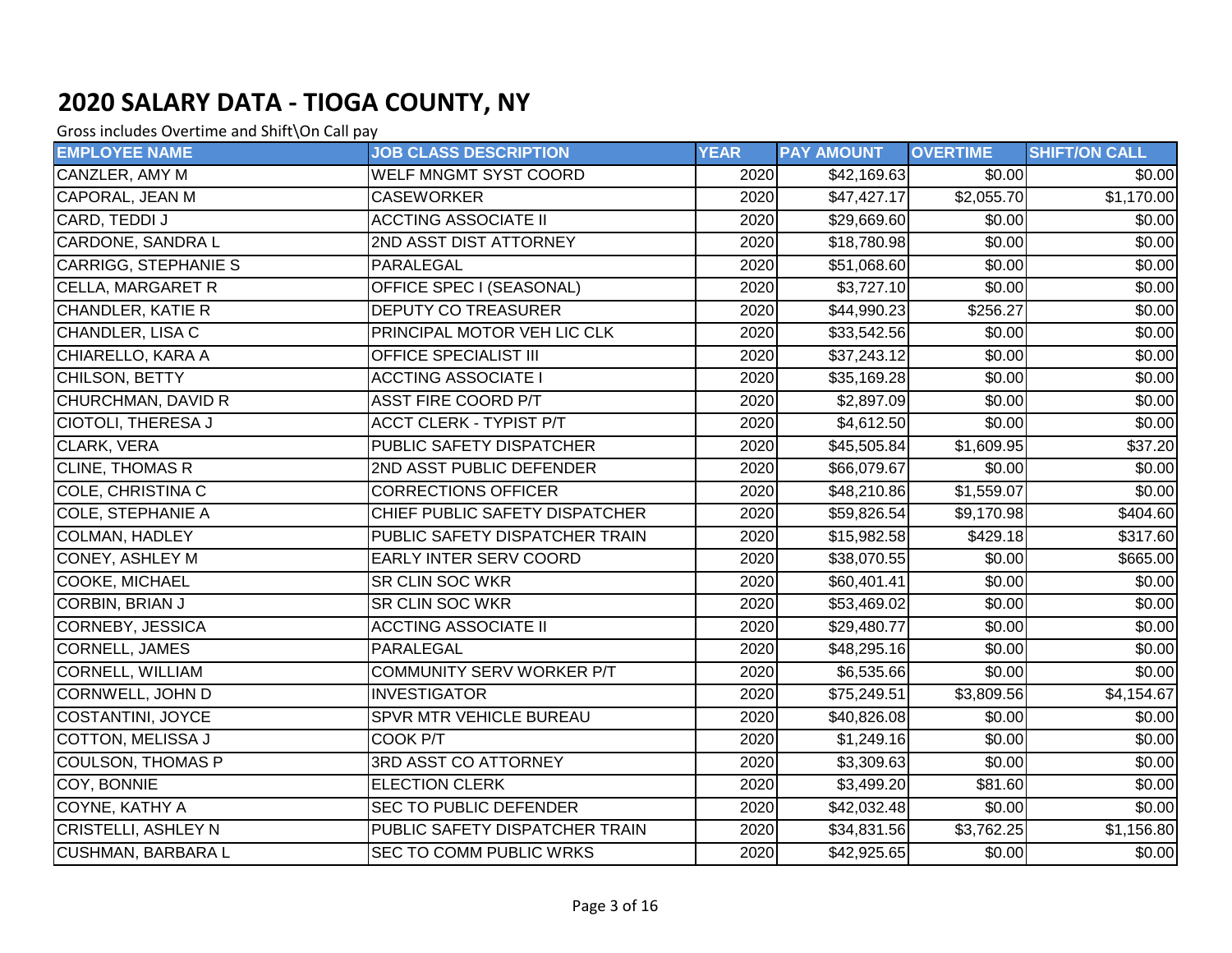| <b>EMPLOYEE NAME</b>       | <b>JOB CLASS DESCRIPTION</b>   | <b>YEAR</b> | <b>PAY AMOUNT</b>      | <b>OVERTIME</b> | <b>SHIFT/ON CALL</b>   |
|----------------------------|--------------------------------|-------------|------------------------|-----------------|------------------------|
| DAVIS, ANNE M              | SEC 1ST ASST CO ATTY           | 2020        | \$50,713.77            | \$0.00          | \$0.00                 |
| DAVIS, JASON               | <b>CONFIDENTIAL ASSISTANT</b>  | 2020        | \$41,053.81            | \$0.00          | \$0.00                 |
| <b>DECKER, SHELLIANNA</b>  | PUBLIC SAFETY DISPATCHER       | 2020        | \$65,786.53            | \$11,412.84     | \$133.38               |
| <b>DELMAGE, JOHN H</b>     | SERGEANT-SHERIFF               | 2020        | \$68,785.62            | \$1,175.17      | \$18.23                |
| DELMAGE, JOSHUA            | <b>INVESTIGATOR</b>            | 2020        | \$74,916.55            | \$3,302.07      | $\overline{$4,001.05}$ |
| <b>DELMAGE, SARAH L</b>    | PUBLIC SAFETY DISPATCHER       | 2020        | \$11,221.22            | \$745.72        | \$398.30               |
| DEUEL-LEWIS, BOBBIE J      | <b>CLINICAL SOCIAL WORKER</b>  | 2020        | \$27,127.44]           | \$0.00          | \$0.00                 |
| DEWIND, PETER J            | <b>COUNTY ATTORNEY</b>         | 2020        | \$106,208.15           | \$0.00          | \$0.00                 |
| DHUY, BRIAN                | <b>CORRECTIONS OFFICER</b>     | 2020        | $\overline{$8,681.77}$ | \$0.00          | \$0.00                 |
| <b>DITURSI, KERRI</b>      | <b>CLINICAL SOCIAL WORKER</b>  | 2020        | \$58,174.40            | \$0.00          | \$0.00                 |
| <b>DIXSON, RICHARD P</b>   | <b>SR COMP MAINT TECH</b>      | 2020        | \$52,525.62            | \$0.00          | \$0.00                 |
| DUNBAR, JUDY               | <b>OFFICE SPECIALIST II</b>    | 2020        | \$34,974.67            | \$0.00          | \$0.00                 |
| DUNHAM, MICHELLE L         | SR. ALCOHOL & DRUG COUNSELOR   | 2020        | \$48,320.84            | \$0.00          | \$0.00                 |
| DUNSFORD, MARGARET MARY    | <b>CASEWORKER</b>              | 2020        | \$8,335.98             | \$0.00          | \$0.00                 |
| DUVARNEY, STEVEN G         | PUBLIC SAFETY DISPATCHER PT    | 2020        | \$49,465.79            | \$5,362.14]     | \$55.00                |
| <b>EATON, LAUREN</b>       | PUBLIC SAFETY DISPATCHER TRAIN | 2020        | \$16,746.97            | \$387.25        | \$564.80               |
| <b>EDWARDS, CHAD M</b>     | <b>CORRECTIONS SERGEANT</b>    | 2020        | \$59,953.49            | \$931.39        | \$0.00                 |
| EIKLOR, AMY E              | SOCIAL WELFARE EXAMINER        | 2020        | \$32,093.66            | \$0.00          | \$0.00                 |
| ERVAY, ALAN                | <b>MECHANIC / WORKING SUPR</b> | 2020        | \$55,119.33            | \$506.45        | \$0.00                 |
| ERVAY, PATRICK J           | <b>MOTOR EQUIP OPERATOR II</b> | 2020        | \$17,203.73            | \$97.73         | \$0.00                 |
| ERVAY, ROBERT              | PUBLIC SAFETY DISPATCHER       | 2020        | \$54,453.97            | \$9,473.01      | \$864.15               |
| FAY, CHRISTINE             | SR CLIN SOC WKR                | 2020        | \$60,400.17            | \$0.00          | \$0.00                 |
| FEDOROWICZ, STEPHEN V      | <b>ASST FIRE COORD P/T</b>     | 2020        | $\overline{$}4,509.79$ | \$0.00          | \$0.00                 |
| FEEKO, CODY J              | <b>MOTOR EQUIP OPERATOR I</b>  | 2020        | \$32,529.10            | \$11.55         | \$0.00                 |
| FELTEY, JOHN J             | <b>HEAVY EQUIP OPERATOR II</b> | 2020        | \$53,187.72            | \$2,655.60      | \$0.00                 |
| FENCHEL-KITHCART, JOSHUA J | <b>ACCOUNTANT</b>              | 2020        | \$40,664.77            | \$0.00          | \$0.00                 |
| FERGUSON, MEAGAN           | EARLY INTER SERV COORD         | 2020        | \$43,997.15            | \$0.00          | \$775.00               |
| <b>FERRARO, COLLIN J</b>   | <b>CASEWORKER</b>              | 2020        | \$48,744.54            | \$2,871.91      | \$1,595.00             |
| FETHERBAY, REBECCA         | PRIN SOC WELF EXAMINER         | 2020        | \$49,384.94            | \$0.00          | \$0.00                 |
| FIGGS, ANGELA              | <b>SR CASEWORKER</b>           | 2020        | \$53,130.55            | \$3,791.96      | \$1,575.00             |
| <b>FISHER, KATHRYN</b>     | <b>BILLING SPECIALIST</b>      | 2020        | \$38,835.88            | $\sqrt{$0.00}$  | \$0.00                 |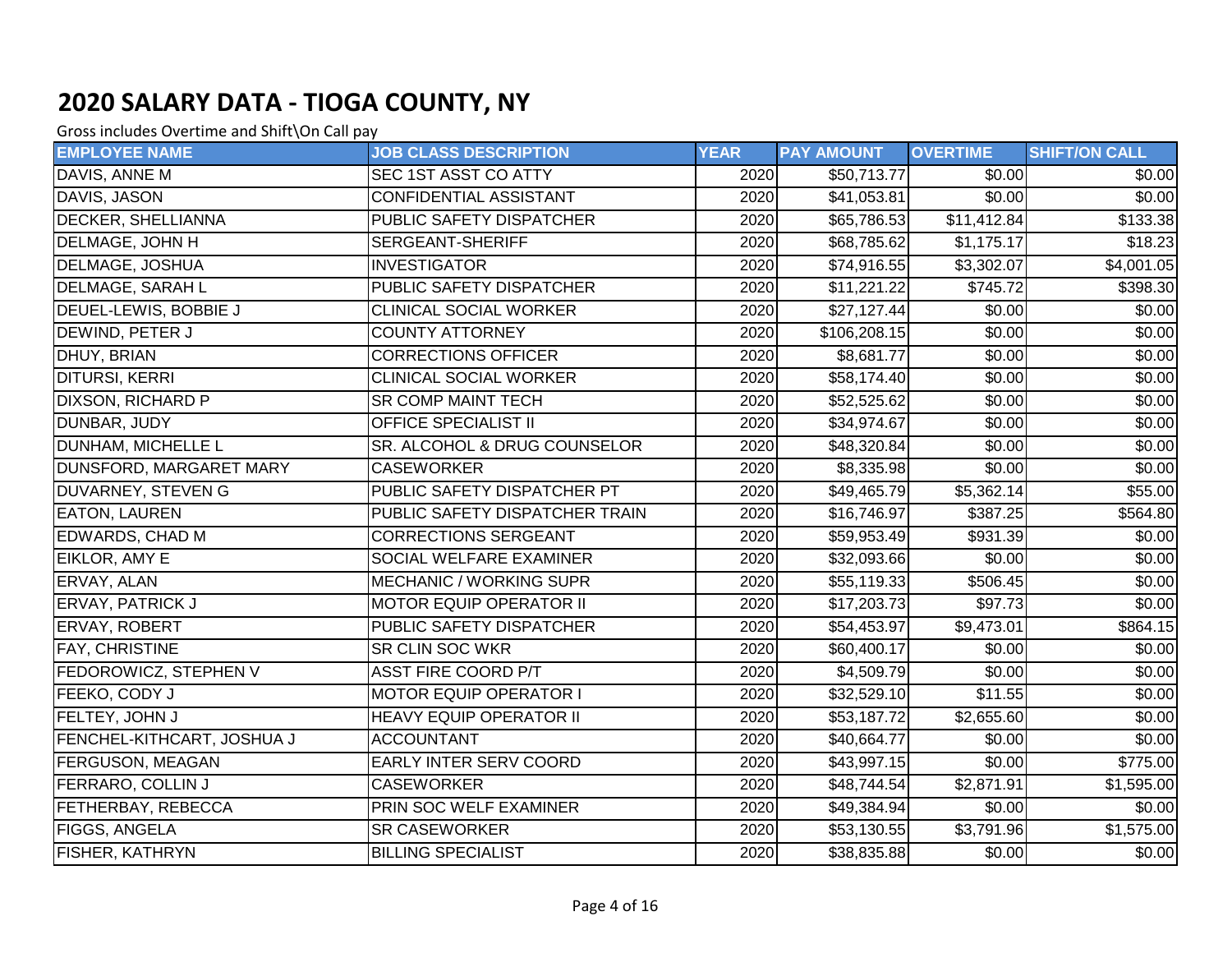| <b>EMPLOYEE NAME</b>          | <b>JOB CLASS DESCRIPTION</b>       | <b>YEAR</b> | <b>PAY AMOUNT</b> | <b>OVERTIME</b> | <b>SHIFT/ON CALL</b> |
|-------------------------------|------------------------------------|-------------|-------------------|-----------------|----------------------|
| <b>FITZGERALD, KRISTINE A</b> | <b>ELECTION CLERK</b>              | 2020        | \$2,859.20        | \$52.80         | \$0.00               |
| FORD, COLE                    | <b>ASSISTANT ENGINEER</b>          | 2020        | \$48,784.16       | \$0.00          | \$0.00               |
| <b>FORREST, KENNETH A</b>     | <b>CORRECTIONS OFFICER</b>         | 2020        | \$54,809.21       | \$0.00          | \$0.00               |
| FORTIER, SUSAN G              | DATA ENTRY MACH OPERATR            | 2020        | \$29,382.16       | \$0.00          | \$0.00               |
| <b>FOSTER, TOBY</b>           | <b>PROBATION OFFICER 1</b>         | 2020        | \$44,600.03       | \$0.00          | \$0.00               |
| <b>FRENCH, KEITH</b>          | <b>MAINTENANCE MECH II</b>         | 2020        | \$39,624.03       | \$0.00          | \$395.00             |
| FRENCH, LOGAN                 | <b>CORRECTIONS OFFICER</b>         | 2020        | \$52,618.33       | \$6,960.00      | \$828.50             |
| <b>FREYVOGEL, CHRISTINE R</b> | <b>COMMUNITY SERV WORKER</b>       | 2020        | \$28,476.83       | \$0.00          | \$0.00               |
| GALLAGHER, JOSEPH M           | <b>CORRECTIONS OFFICER</b>         | 2020        | \$12,474.68       | \$938.64        | \$0.00               |
| <b>GALLAGHER, THOMAS</b>      | <b>SERGEANT-SHERIFF</b>            | 2020        | \$67,252.65       | \$2,031.17      | \$808.79             |
| <b>GARLITZ, PAUL B</b>        | <b>DEPUTY SHERIFF</b>              | 2020        | \$41,791.97       | \$662.67        | \$8.69               |
| <b>GARRISON, KATHERINE E</b>  | PRIN SOC WELF EXAMINER             | 2020        | \$51,603.78       | \$0.00          | \$0.00               |
| GASBARRA, RAYMOND P           | <b>CORRECTIONS OFFICER</b>         | 2020        | \$27,631.22       | \$2,785.74      | \$0.00               |
| <b>GILBERT, CHARLES E</b>     | NETWORK ADMINISTRATOR              | 2020        | \$42,167.92       | \$0.00          | \$0.00               |
| GILLIGAN, DONNA               | <b>ACCTING ASSOCIATE III</b>       | 2020        | \$37,480.90       | \$0.00          | \$0.00               |
| <b>GILLULE, JUSTIN</b>        | PUBLIC SAFETY DISPATCHER TRAIN     | 2020        | \$11,554.46       | \$0.00          | \$512.00             |
| <b>GOETZ, KALEY D</b>         | PUBLIC SAFETY DISPATCHER TRAIN     | 2020        | \$875.42          | \$0.00          | \$24.00              |
| <b>GOODRICH, BRYAN</b>        | <b>GIS TECHNICIAN</b>              | 2020        | \$42,235.62       | \$0.00          | \$0.00               |
| GOODSPEED, DEBRA              | SR SOC WELFARE EXAMINER            | 2020        | \$45,124.28       | \$0.00          | \$0.00               |
| <b>GRAHAM, MICHAEL</b>        | <b>MOTOR EQUIP OPRATOR III</b>     | 2020        | \$36,341.98       | \$12.92         | \$0.00               |
| <b>GRANT, GARY</b>            | DEP COMM SOCIAL SERVS              | 2020        | \$81,397.14       | \$0.00          | \$0.00               |
| <b>GRAVEN, IRENE C</b>        | ASSIGNED COUNSEL ADMIN             | 2020        | \$40,781.56       | \$0.00          | \$0.00               |
| <b>GRAVES, DANIEL R</b>       | <b>CORRECTIONS OFFICER</b>         | 2020        | \$39,550.27       | \$1,479.18      | \$0.00               |
| <b>GRAVES, SUSAN</b>          | SECRETARY TO DCS                   | 2020        | \$38,521.69       | \$0.00          | $\sqrt{$0.00}$       |
| <b>GRAYMAN, HENRY C</b>       | <b>CORRECTIONS OFFICER</b>         | 2020        | \$26,992.87       | \$0.00          | \$0.00               |
| <b>GREEN, JENNIFER</b>        | <b>CASE SUPVR - GRADE B</b>        | 2020        | \$57,264.63       | \$1,862.31      | \$915.00             |
| <b>GREGROW, KYLE L</b>        | <b>MOTOR EQUIP OPERATOR II</b>     | 2020        | \$32,953.79       | \$11.55         | \$0.00               |
| <b>GRIEP, MARK A</b>          | <b>DIR WEIGHTS &amp; MSRS I PT</b> | 2020        | \$14,676.69       | \$0.00          | \$0.00               |
| <b>GRIER, DEREK</b>           | <b>AUTOMOTIVE MECHANIC II</b>      | 2020        | \$40,925.27       | \$116.47        | \$0.00               |
| <b>GRIFFIN, DREW</b>          | DEP DIR INFO TECH/COMM SYS         | 2020        | \$59,424.61       | \$0.00          | \$0.00               |
| <b>GRIFFIN, MEAGHAN</b>       | SOCIAL WELFARE EXAMINER SEASON     | 2020        | \$4,535.31        | \$0.00          | \$0.00               |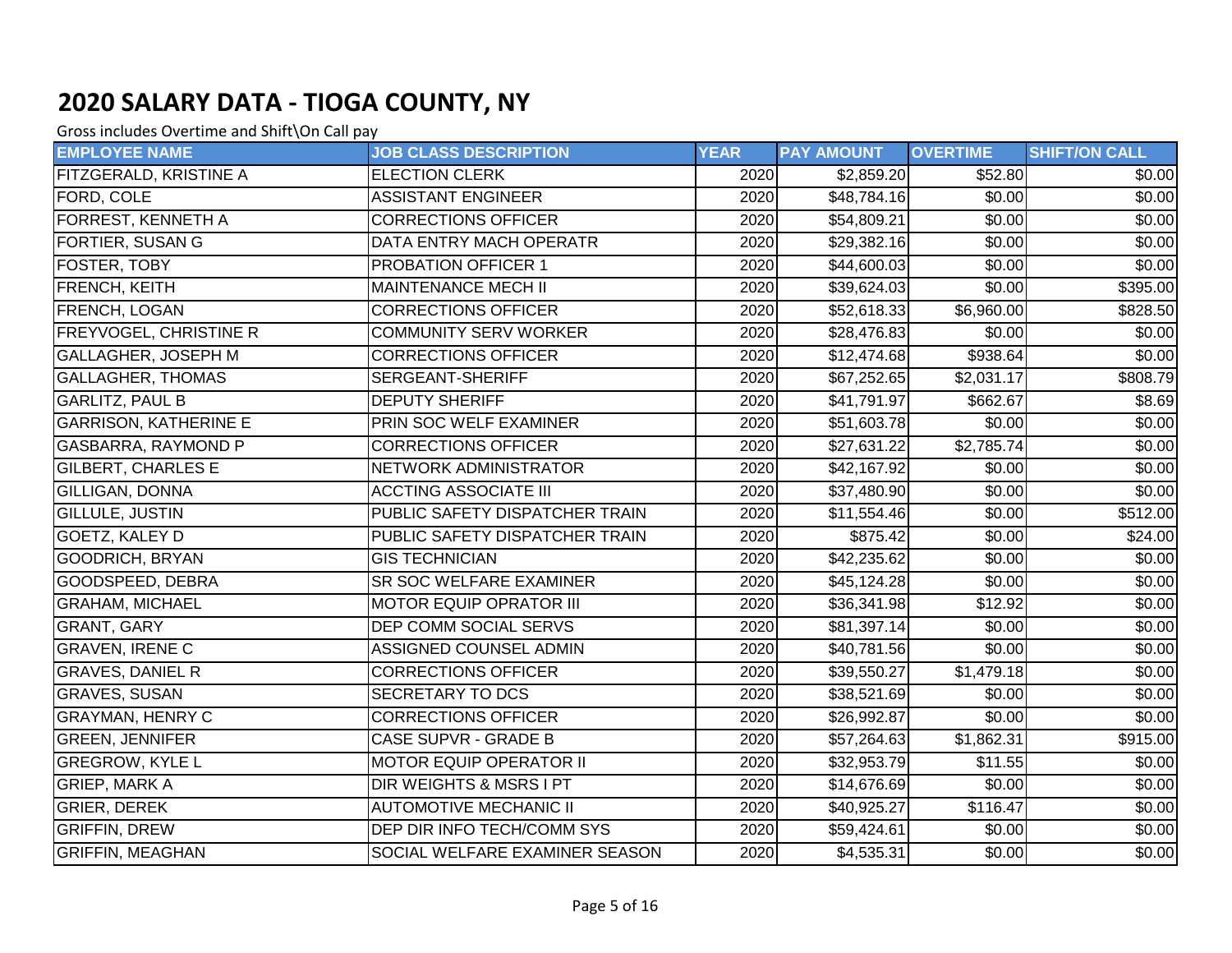| <b>EMPLOYEE NAME</b>     | <b>JOB CLASS DESCRIPTION</b>    | <b>YEAR</b> | <b>PAY AMOUNT</b> | <b>OVERTIME</b>      | <b>SHIFT/ON CALL</b> |
|--------------------------|---------------------------------|-------------|-------------------|----------------------|----------------------|
| <b>GRIFFIN, SUELLEN</b>  | <b>DEPUTY COUNTY CLERK</b>      | 2020        | \$49,988.45       | \$0.00               | \$0.00               |
| <b>GRIFFITHS, MEGAN</b>  | <b>ECONOMIC DEV SPECIALIST</b>  | 2020        | \$44,715.95       | \$0.00               | \$0.00               |
| <b>GUNNING, MICHAEL</b>  | SERGEANT-SHERIFF                | 2020        | \$70,068.45       | \$828.10             | \$1,943.08           |
| <b>HALECKI, MARIE E</b>  | <b>SR CLIN SOC WKR</b>          | 2020        | \$12,678.28       | \$0.00               | \$0.00               |
| HALL, CHARLI J           | <b>CORRECTIONS OFFICER</b>      | 2020        | \$11,304.05       | \$188.40             | \$0.00               |
| <b>HALL, GREG S</b>      | <b>CORRECTIONS OFFICER</b>      | 2020        | \$88,772.16       | \$28,449.07          | \$0.00               |
| HALL, LILA               | <b>ELECTION WORKER</b>          | 2020        | \$854.63          | \$0.00               | \$0.00               |
| <b>HALLETT, RICHARD</b>  | <b>UNDERSHERIFF</b>             | 2020        | \$86,221.23       | \$0.00               | \$0.00               |
| HAMMOND, GARY J          | <b>COMIS PUBLIC WORKS</b>       | 2020        | \$99,418.91       | \$0.00               | \$0.00               |
| HAND, BONNIE             | <b>VETERAN'S SERVICE OFF</b>    | 2020        | \$13,729.98       | \$0.00               | \$0.00               |
| HAND, JERAD              | PUBLIC SAFETY DISPATCHER        | 2020        | \$10,802.45       | $\overline{$}678.32$ | \$232.00             |
| <b>HARRIS, NATE M</b>    | <b>CORRECTIONS OFFICER</b>      | 2020        | \$53,627.49       | \$3,312.34           | \$953.00             |
| HARRIS, SHERRI           | <b>ACCTING ASSOCIATE III</b>    | 2020        | \$43,710.66       | \$0.00               | \$0.00               |
| HARRIS, SONJA            | <b>CASEWORKER</b>               | 2020        | \$50,135.12       | \$232.60             | \$0.00               |
| HASKELL, CATHY A         | <b>CLERK CO LEGISLATURE</b>     | 2020        | \$73,481.57       | \$0.00               | \$0.00               |
| <b>HASKETT, SUSAN</b>    | <b>INFO SECURITY OFFICER</b>    | 2020        | \$2,490.46        | \$0.00               | \$0.00               |
| <b>HASKINS, DENISE</b>   | <b>OFFICE SPECIALIST I</b>      | 2020        | \$32,495.94       | \$0.00               | \$0.00               |
| HAUPTFLEISCH, TARA       | PRIN SOC WELF EXAMINER          | 2020        | \$45,372.52       | \$0.00               | \$0.00               |
| HEALY, CATHERINE G       | <b>CLINICAL PROGRAM DIR</b>     | 2020        | \$69,129.34       | \$0.00               | \$0.00               |
| HEFFERNAN, CHERYL L      | MOTOR VEHICLE LICENSE CLERK     | 2020        | \$30,463.09       | \$0.00               | \$0.00               |
| <b>HELMETSIE, BRAD E</b> | ASSISTANT PUB DEFENDER PT       | 2020        | \$33,393.01       | \$0.00               | \$0.00]              |
| HENDRICKSON, ABIGAIL O   | COMMUNITY DEVELOP SPECIALIST    | 2020        | \$50,843.73       | \$0.00               | \$0.00               |
| HENRY, BRIAN R           | <b>DEPUTY SHERIFF</b>           | 2020        | \$67,142.71       | $\overline{$}244.62$ | \$1,786.56           |
| HENRY, NANCY             | <b>CIVIL SERVICE TECHNICIAN</b> | 2020        | \$42,027.00       | \$0.00               | \$0.00]              |
| <b>HERBERT, STEPHEN</b>  | <b>SR CASEWORKER</b>            | 2020        | \$21,366.55       | \$0.00               | \$0.00               |
| HEYMAN, JANICE           | DENTAL ASSISTANT PT             | 2020        | \$3,552.15        | \$0.00               | \$0.00               |
| <b>HEYMAN, KIMBERLY</b>  | <b>SOCIAL SERV EMPL SPEC</b>    | 2020        | \$45,148.00       | \$0.00               | \$0.00               |
| HILDEBRANDT, JULIE       | SOCIAL WELFARE EXAMINER SEASON  | 2020        | \$5,365.71        | \$0.00               | \$0.00]              |
| HILL, TRACY L            | <b>SOCIAL WELFARE EXAMINER</b>  | 2020        | \$44,315.96       | \$242.32             | \$0.00               |
| HOGAN, MARGARET          | <b>CORRECTIONS OFFICER</b>      | 2020        | \$52,770.31       | \$5,733.04           | \$22.50              |
| <b>HOLBROOK, DOREEN</b>  | <b>ACCTING ASSOCIATE III</b>    | 2020        | \$37,925.15       | \$0.00               | \$0.00               |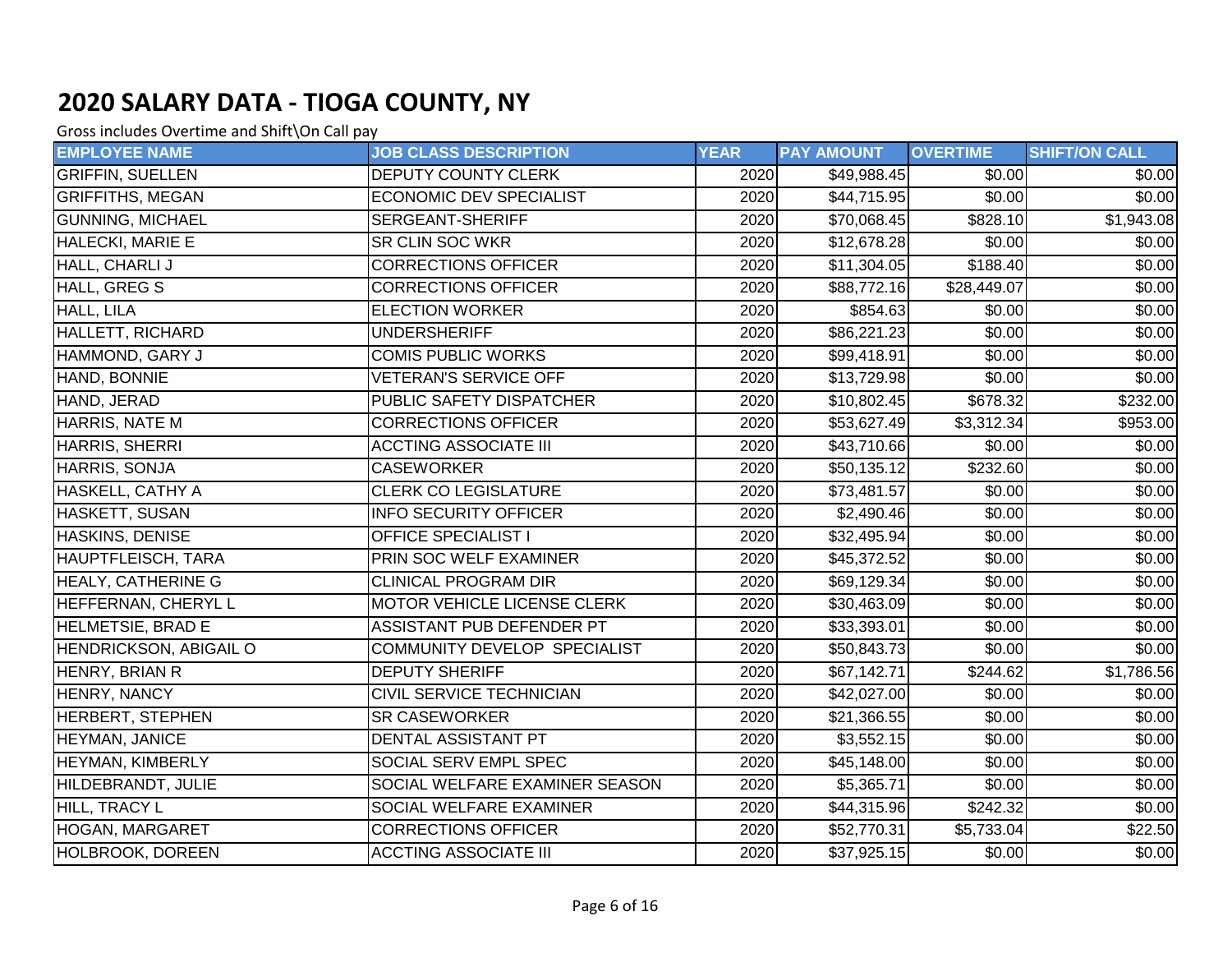| <b>EMPLOYEE NAME</b>      | <b>JOB CLASS DESCRIPTION</b>   | <b>YEAR</b> | <b>PAY AMOUNT</b> | <b>OVERTIME</b> | <b>SHIFT/ON CALL</b>   |
|---------------------------|--------------------------------|-------------|-------------------|-----------------|------------------------|
| <b>HOLCOMB, SHANNON L</b> | MOTOR VEHICLE LICENSE CLERK    | 2020        | \$28,115.56       | \$0.00          | \$0.00                 |
| <b>HOLLENBECK, EARL</b>   | <b>CORRECTIONS SERGEANT</b>    | 2020        | \$73,426.36       | \$14,321.92     | \$24.00                |
| HOLLENBECK, EDDIE         | <b>TIOGA COUNTY LEGISLATOR</b> | 2020        | \$11,340.96       | \$0.00          | \$0.00                 |
| HOLLENBECK, RITA          | CHIEF ACCOUNTANT               | 2020        | \$22,556.08       | \$0.00          | \$0.00                 |
| <b>HOLOCHAK, KYLIE M</b>  | SENIOR PUBLIC HEALTH EDUCATOR  | 2020        | \$49,796.37       | \$0.00          | \$825.00               |
| HOLT, BRENDA              | <b>OFFICE SPECIALIST I</b>     | 2020        | \$33,953.56       | \$0.00          | \$0.00                 |
| <b>HOOKER, HEIDI</b>      | <b>CASEWORKER</b>              | 2020        | \$49,485.50       | \$2,656.52      | $\overline{$1,490.00}$ |
| <b>HOPKINS, JANIS R</b>   | <b>RECORDING CLERK</b>         | 2020        | \$30,262.68       | \$0.00          | \$0.00                 |
| HORAN, JEANETTE           | SR SOC WELFARE EXAMINER        | 2020        | \$42,178.55       | \$0.00          | $\sqrt{$0.00}$         |
| <b>HORTON, HEATHER</b>    | SOCIAL SERV EMPL SPEC          | 2020        | \$41,085.67       | \$0.00          | \$0.00                 |
| HOUZE, DANTE E            | COOK P/T                       | 2020        | \$11,438.33       | \$0.00          | \$0.00                 |
| <b>HOUZE, HEATHER</b>     | SOCIAL WELFARE EXAMINER        | 2020        | \$32,386.83       | \$0.00          | \$0.00                 |
| HOWARD, GARY W            | <b>COUNTY SHERIFF</b>          | 2020        | \$91,994.51       | \$0.00          | \$0.00                 |
| HOWARD, KATHERINE         | <b>CASEWORKER</b>              | 2020        | \$26,511.12       | \$97.21         | \$45.00                |
| HUMES, KEVIN              | PARALEGAL                      | 2020        | \$41,655.63       | \$0.00          | \$0.00                 |
| HUSEBY, TERIE W           | CO DIR OF REAL PROP SVC        | 2020        | \$65,473.20       | \$0.00          | \$0.00                 |
| <b>IVES, SHAWNA</b>       | SOCIAL WELFARE EXAMINER        | 2020        | \$32,391.16       | \$0.00          | \$0.00                 |
| JACKSON, LEONARD L        | DEP SHERIFF P/T                | 2020        | \$6,824.97        | \$0.00          | \$0.00                 |
| JARDINE, ELAINE D         | <b>COUNTY PLANNING DIRECTO</b> | 2020        | \$75,490.51       | \$0.00          | \$0.00                 |
| JERZAK, STEPHANIE         | CHIEF ACCOUNTANT               | 2020        | \$56,182.22       | \$0.00          | \$0.00                 |
| JOBIN, BROOKE             | <b>CASEWORKER</b>              | 2020        | \$47,837.08       | \$2,480.61      | \$1,155.00             |
| JOBSON, KATIE E           | <b>CORRECTIONS OFFICER</b>     | 2020        | \$17,401.88       | \$1,252.65      | \$0.00                 |
| JOHNSON, KELLY A          | <b>RECORDING CLERK</b>         | 2020        | \$30,027.60       | \$0.00          | \$0.00                 |
| JONES, BILL               | PROBATION OFFICER 2/SR PO      | 2020        | \$51,283.49       | \$70.35         | \$0.00                 |
| JONES, KYRI L             | <b>CORRECTIONS OFFICER</b>     | 2020        | \$37,091.54       | \$3,671.66      | \$57.00                |
| JOYCE, AMY M              | <b>RECORDS MGT CLERK</b>       | 2020        | \$32,379.92       | \$0.00          | \$0.00                 |
| KALLIN, CHRISTOPHER L     | COORD CHILD SPPT ENFCMT        | 2020        | \$82,686.12       | \$0.00          | \$0.00                 |
| <b>KALLIN, KRISTEN S</b>  | SEC TO DIR OF PROBATION        | 2020        | \$48,689.95       | \$0.00          | \$0.00                 |
| <b>KEATOR, STEVEN</b>     | <b>CORRECTIONS OFFICER</b>     | 2020        | \$4,263.28        | \$0.00          | \$0.00                 |
| KEIL, JUDITH              | COOK P/T                       | 2020        | \$3,125.60        | \$0.00          | \$0.00                 |
| <b>KELLEY, KELLY</b>      | SR SOC WELFARE EXAMINER        | 2020        | \$46,311.21       | \$0.00          | \$0.00                 |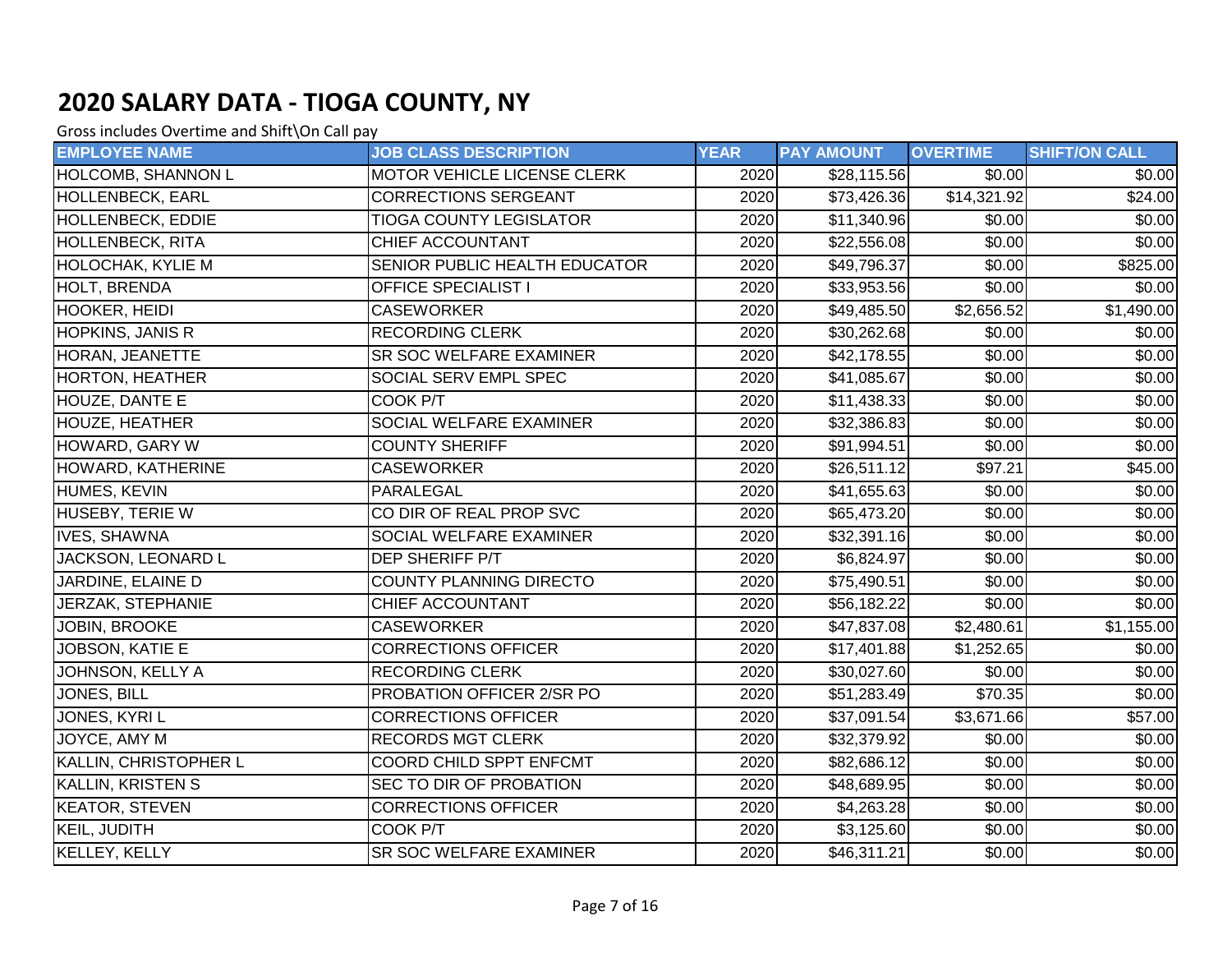| <b>EMPLOYEE NAME</b>         | <b>JOB CLASS DESCRIPTION</b>   | <b>YEAR</b> | <b>PAY AMOUNT</b> | <b>OVERTIME</b>      | <b>SHIFT/ON CALL</b>    |
|------------------------------|--------------------------------|-------------|-------------------|----------------------|-------------------------|
| KELLY, KERI L                | <b>CORRECTIONS OFFICER</b>     | 2020        | \$48,653.32       | \$6,038.60           | \$0.00                  |
| <b>KEMMERY, SHAWN P</b>      | <b>DEPUTY SHERIFF</b>          | 2020        | \$63,630.83       | \$0.00               | \$55.82                 |
| <b>KEMP-YAEGER, BRENDA A</b> | <b>DEPUTY SHERIFF</b>          | 2020        | \$68,856.41       | \$5,789.60           | $\overline{\$1,597.75}$ |
| <b>KETCHUM, JUSTIN</b>       | <b>CORRECTIONS OFFICER</b>     | 2020        | \$27,186.71       | \$900.57             | \$0.00                  |
| <b>KIBALLA, LUKAS F</b>      | <b>CORRECTIONS OFFICER</b>     | 2020        | \$13,996.96       | \$711.52             | \$0.00                  |
| KIDNEY, TINA                 | <b>CORRECTIONS OFFICER</b>     | 2020        | \$61,029.31       | \$2,925.40           | \$0.00                  |
| <b>KIECHLE, FREDERICK A</b>  | <b>PROBATION OFFICER 1</b>     | 2020        | \$44,661.49       | \$0.00               | \$0.00                  |
| KING, JUSTIN A               | <b>CORRECTIONS OFFICER</b>     | 2020        | \$31,184.27       | \$6,376.80           | \$0.00                  |
| KIPLING, JULIE L             | <b>INVESTIGATOR</b>            | 2020        | \$75,894.88       | \$3,204.20           | $\overline{$3,774.77}$  |
| <b>KIPLING, RANDY E</b>      | <b>DEP SHERIFF P/T</b>         | 2020        | \$7,729.19        | \$0.00               | \$0.00                  |
| KLETT, ANDREA                | <b>COUNTY CLERK</b>            | 2020        | \$69,827.62       | \$0.00               | \$0.00                  |
| KLINE, RYAN                  | <b>COUNTY CORONER</b>          | 2020        | \$22,334.70       | \$1,327.64           | \$0.00                  |
| KNAPP, ALBERT                | PUB HEALTH SANITARIAN          | 2020        | \$48,955.85       | \$0.00               | \$4,280.00              |
| <b>KONECNY, MICHELE L</b>    | <b>CORRECTIONS OFFICER</b>     | 2020        | \$54,751.44]      | \$0.00               | \$0.00                  |
| KOPALEK, TODD M              | SUPERVISING PH SANITARIAN      | 2020        | \$72,811.85       | \$0.00               | \$4,940.00              |
| KORBA, CHRISTOPHER           | DIR OF ADMIN SERVICES          | 2020        | \$65,646.14       | \$0.00               | \$0.00                  |
| KORBAR, MEDARD               | <b>TECHNICAL FACILITY SUPR</b> | 2020        | \$49,887.98       | \$88.55              | \$3,045.00              |
| KORSAK, TINA                 | <b>CASEWORKER</b>              | 2020        | \$37,601.91       | \$255.19             | \$90.00                 |
| KOVALOVSKY, CAROLA           | SEC TO DIST ATTORNEY           | 2020        | \$43,293.87       | \$0.00               | \$0.00                  |
| <b>KOVALOVSKY, PETER</b>     | <b>CLERK (SEASONAL)</b>        | 2020        | \$5,792.10        | \$0.00               | \$0.00                  |
| <b>KROHMALNEY, HEATHER D</b> | <b>CORRECTIONS OFFICER</b>     | 2020        | \$54,993.29       | $\overline{$}195.27$ | \$0.00                  |
| <b>LACHMAN, SUZANNE M</b>    | <b>ELECTION WORKER</b>         | 2020        | \$569.75          | \$0.00               | \$0.00                  |
| LAVORE, FRANK P              | <b>SERGEANT-SHERIFF</b>        | 2020        | \$69,428.48       | $\overline{$}99.73$  | \$447.35                |
| LAVORE, NICHOLAS G           | <b>CORRECTIONS OFFICER</b>     | 2020        | \$42,758.76       | \$4,570.79           | \$0.00                  |
| LAYMAN, BRUCE E              | <b>VOTING MACHINE TECH</b>     | 2020        | \$26,162.50       | \$3,052.50           | \$0.00                  |
| LAYMAN, VERA                 | DEP COMM OF ELEC BOARD         | 2020        | \$33,760.26       | \$0.00               | \$0.00                  |
| LEE, JESSICA N               | SOCIAL WELFARE EXAMINER        | 2020        | \$28,511.35       | \$0.00               | \$0.00                  |
| LEONARD, NANCY               | OFFICE SPEC I (SEASONAL)       | 2020        | \$5,215.52        | \$0.00               | \$0.00                  |
| <b>LEONARD, WILLIAM F</b>    | <b>VOTING MACHINE TECH</b>     | 2020        | \$25,977.50       | \$2,977.50           | \$0.00                  |
| LEWIS, NEIL J                | <b>COUNTY CORONER</b>          | 2020        | \$1,399.90        | \$0.00               | \$0.00                  |
| LISKE, DENISE B              | <b>SOC SVCS INVESTIGATOR</b>   | 2020        | \$42,107.27       | \$0.00               | \$0.00                  |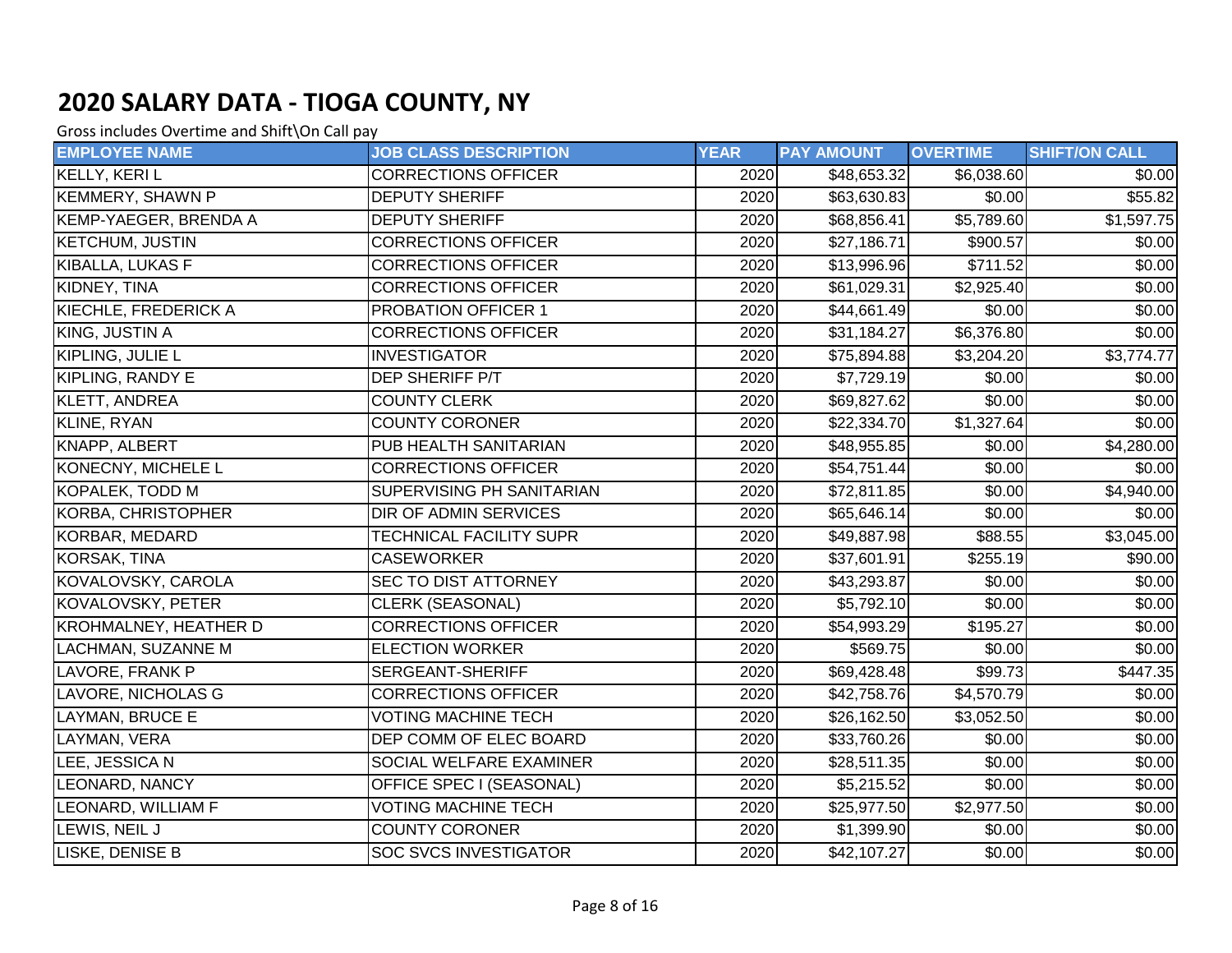| <b>EMPLOYEE NAME</b>      | <b>JOB CLASS DESCRIPTION</b>   | <b>YEAR</b> | <b>PAY AMOUNT</b>       | <b>OVERTIME</b>      | <b>SHIFT/ON CALL</b> |
|---------------------------|--------------------------------|-------------|-------------------------|----------------------|----------------------|
| LITTLE, CLIFFORD R        | <b>DEPUTY SHERIFF</b>          | 2020        | \$64,544.02             | \$1,006.88           | \$69.34              |
| LONGO, RACHEL             | <b>CASEWORKER</b>              | 2020        | \$16,775.31             | \$0.00               | \$0.00               |
| LONGO, RYAN               | <b>DEPUTY SHERIFF</b>          | 2020        | \$75,407.89             | \$12,265.53          | \$1,916.72           |
| LOUNSBURY, TINA M         | SR CASEWORKER/RN               | 2020        | \$66,332.07             | \$0.00               | \$0.00               |
| LOVELL, JESSICA L         | PUBLIC HEALTH NURSE FT         | 2020        | \$75,118.16             | \$0.00               | \$14,255.00          |
| LUCE, CRYSTAL             | <b>OFFICE SPECIALIST II</b>    | 2020        | \$33,496.27             | \$0.00               | \$0.00               |
| LUNN, BRANDY M            | <b>OFFICE SPECIALIST I</b>     | 2020        | \$26,556.42             | \$0.00               | \$0.00               |
| LURCOCK, DARCY M          | PROBATION OFFICER 1            | 2020        | $\overline{$44,614.73}$ | \$0.00               | \$0.00               |
| LUTHER, CAROL P           | <b>ACCT CLERK - TYPIST P/T</b> | 2020        | \$11,317.67             | \$0.00               | \$0.00               |
| MACNAUGHTON, JOYLYNN      | CASE SUPVR - GRADE B           | 2020        | \$53,048.96             | \$690.32             | \$45.00              |
| MADISON, GARRETT L        | <b>DEPUTY SHERIFF</b>          | 2020        | \$59,270.56             | \$2,524.90           | \$1,906.28           |
| MAIONE, LORRAINE J        | <b>COMMUNITY SERV WORKER</b>   | 2020        | \$19,125.17             | \$0.00               | \$0.00               |
| MALEC, MARYANNE           | <b>PROBATION OFFICER 1</b>     | 2020        | \$51,522.93             | \$21.06              | \$0.00               |
| <b>MANCINI, CHERYL A</b>  | <b>1ST ASST DIST ATTORNEY</b>  | 2020        | \$84,261.02             | \$0.00               | \$0.00               |
| MANCINI, VINCENT M        | <b>CORRECTIONS OFFICER</b>     | 2020        | \$18,631.26             | \$396.15             | \$0.00               |
| MARCOCCI, DAVID           | <b>MAINTENANCE MECH III</b>    | 2020        | \$44,615.00             | \$0.00               | \$0.00               |
| MARSH, BRYAN R            | <b>CORRECTIONS OFFICER</b>     | 2020        | \$53,380.89             | \$6,491.31           | \$218.50             |
| MARSH, JORDAN R           | EARLY INTER SERV COORD         | 2020        | \$43,224.32             | \$0.00               | \$660.00             |
| MARSH, NATHANIEL          | <b>CORRECTIONS LIEUTENANT</b>  | 2020        | \$33,272.31             | $\overline{$}134.17$ | \$0.00               |
| MARTIN, KIRK O            | <b>DISTRICT ATTORNEY</b>       | 2020        | \$198,890.87            | \$0.00               | \$0.00               |
| <b>MASTERSON, SAWYER</b>  | <b>CORRECTIONS OFFICER</b>     | 2020        | \$19,338.66             | \$1,743.74           | \$0.00               |
| MASTRO, NANCY E           | MAIL CLERK P/T                 | 2020        | \$8,361.61              | \$0.00               | \$0.00               |
| MATTISON-CORNEBY, CAMILLE | SEC TO PERSONNEL OFF           | 2020        | \$39,743.16             | \$0.00               | \$0.00               |
| MCCAFFERTY, LISA          | PUBLIC HEALTH DIRECTOR         | 2020        | \$113,064.71            | \$17,844.70          | \$0.00               |
| MCCALL, SHERI             | <b>EMPLOYMENT CTR SUPERVR</b>  | 2020        | \$57,594.24             | \$0.00               | \$0.00               |
| MCCANN, DENIS             | <b>DIR OF ADMIN SERVICES</b>   | 2020        | \$75,969.02             | \$0.00               | \$0.00               |
| MCFADDEN, JAMES P         | <b>COUNTY TREASURER</b>        | 2020        | \$67,487.89             | \$0.00               | \$0.00               |
| <b>MEDINA, SUSAN</b>      | DEP DIR OF PUB HEALTH          | 2020        | \$18,272.58             | \$0.00               | \$0.00               |
| MEDOVICH, CODY J          | <b>CORRECTIONS OFFICER</b>     | 2020        | \$14,946.96             | \$0.00               | \$0.00               |
| MIDDAUGH, GRACE A         | PUBLIC SAFETY DISPATCHER TRAIN | 2020        | \$9,598.39              | \$367.69             | \$145.13             |
| MIDDAUGH, MICHAEL F       | <b>DIR VET SRVC AGENCY</b>     | 2020        | \$43,616.11             | \$0.00               | $\sqrt{$0.00}$       |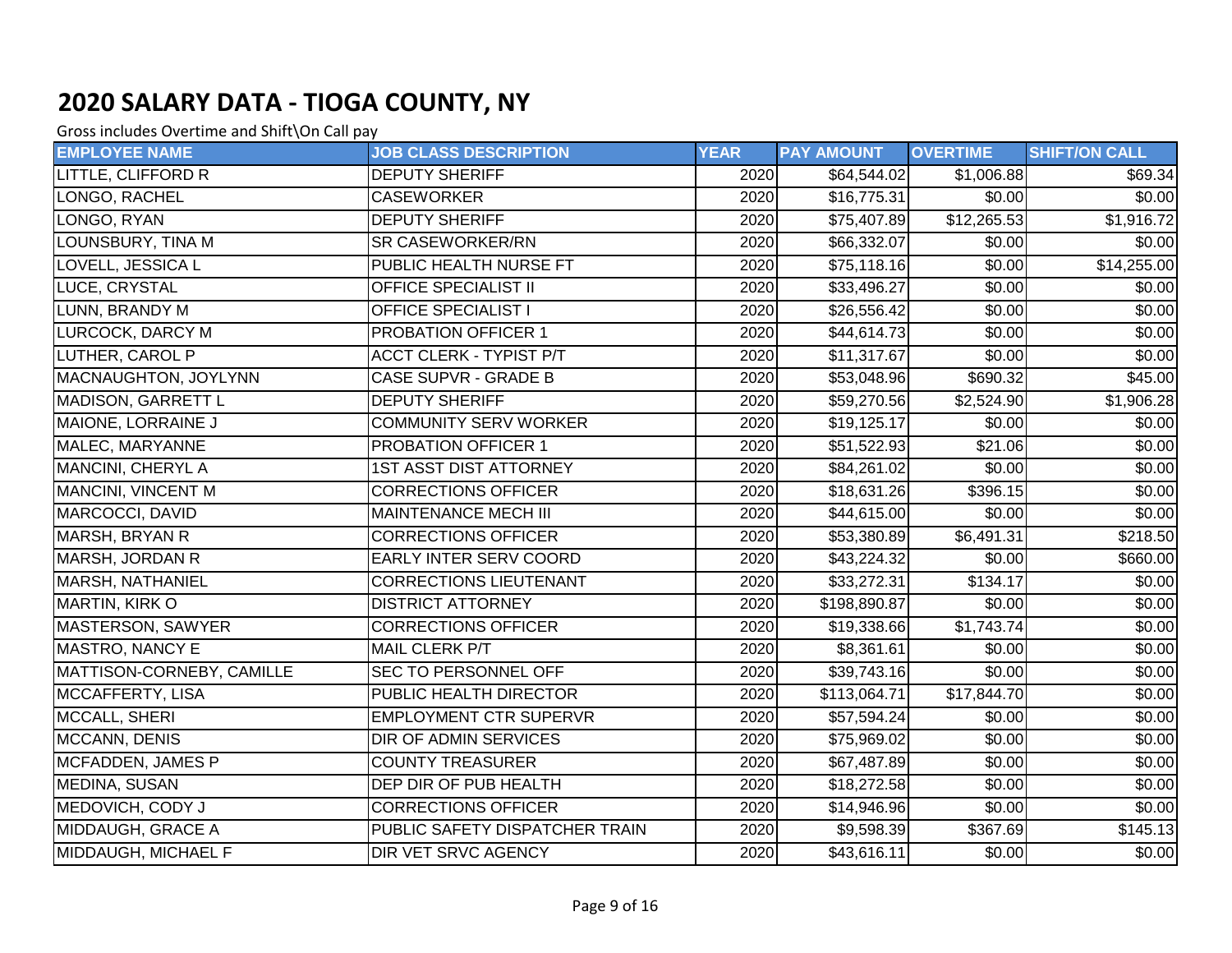| <b>EMPLOYEE NAME</b>        | <b>JOB CLASS DESCRIPTION</b>   | <b>YEAR</b> | <b>PAY AMOUNT</b>    | <b>OVERTIME</b> | <b>SHIFT/ON CALL</b> |
|-----------------------------|--------------------------------|-------------|----------------------|-----------------|----------------------|
| MIDOLO-RAY, CHRISTIAN A     | <b>CORRECTIONS OFFICER</b>     | 2020        | \$42,257.59          | \$359.48        | \$0.00               |
| MILLER, TODD                | <b>1ST ASST PUB DEFENDER</b>   | 2020        | \$43,259.95          | \$0.00          | \$0.00               |
| MINER, LAURIE               | <b>CASEWORKER</b>              | 2020        | \$9,684.05           | \$135.92        | \$100.00]            |
| <b>MOBILIO, MICHAEL D</b>   | <b>CORRECTIONS OFFICER</b>     | 2020        | \$15,665.39          | \$151.03        | \$4.00               |
| <b>MONELL, TRACY S</b>      | <b>TIOGA COUNTY LEGISLATOR</b> | 2020        | \$11,697.12          | \$0.00          | \$0.00               |
| MOORE, CASSANDRA            | <b>CASEWORKER</b>              | 2020        | \$13,403.18          | \$0.00          | \$0.00               |
| MOORE, PORSHEA              | PEER ADVOCATE                  | 2020        | \$22,181.04          | \$0.00          | \$0.00               |
| MOORE, SARAH J              | <b>CASE SUPVR - GRADE B</b>    | 2020        | \$54,032.38          | \$2,036.77      | \$670.00             |
| MORGAN, DEAN                | <b>CODE ENFORCE OFFICER</b>    | 2020        | $\overline{$}718.19$ | \$0.00          | \$0.00]              |
| <b>MORGAN, LORI</b>         | DIR OF COMMUNITY SERV          | 2020        | \$94,356.61          | \$0.00          | \$0.00               |
| MORLEY, JOSHUA              | <b>MAINTENANCE MECH II</b>     | 2020        | \$43,702.49          | \$534.24        | \$0.00               |
| MORRIS, JESSICA             | SUPPORT INVESTIGATOR           | 2020        | \$38,275.34          | \$0.00          | \$0.00               |
| MOSS, JAREN M               | <b>CORRECTIONS OFFICER</b>     | 2020        | \$42,094.75          | \$6,017.91      | \$0.00               |
| <b>MOULTON, WAYNE T</b>     | <b>UNDERSHERIFF</b>            | 2020        | \$42,550.66          | \$0.00          | \$0.00               |
| MULLEN, DENNIS M            | <b>TIOGA COUNTY LEGISLATOR</b> | 2020        | \$11,340.96          | \$0.00          | \$0.00               |
| MURPHY, LAURAN              | <b>CASE SUPVR - GRADE B</b>    | 2020        | \$54,221.15          | \$379.24        | \$0.00               |
| <b>MURRAY, THOMAS</b>       | <b>MAINTENANCE MECH III</b>    | 2020        | \$45,694.21          | \$180.65        | \$3,330.00           |
| MYERS, ELIZABETH            | DIRECTOR OF SOCIAL SERVICES    | 2020        | \$69,714.71          | \$0.00          | \$0.00               |
| MYERS, LINDA M              | <b>COMMUNITY SERV WORKER</b>   | 2020        | \$23,248.83          | \$0.00          | \$0.00               |
| NALEPA, SHAWN J             | <b>CAPTAIN-OPERATIONS OFFI</b> | 2020        | \$98,076.58          | \$2,245.17      | \$30.26]             |
| <b>NICKELS, PEGGIE</b>      | <b>ACCTING ASSOCIATE III</b>   | 2020        | \$31,295.05          | \$0.00          | \$0.00]              |
| NORRIS, JOHN                | <b>CASEWORKER</b>              | 2020        | \$50,943.38          | \$684.35        | \$0.00               |
| NORTHUP, KAREN              | SOCIAL WELFARE EXAMINER        | 2020        | \$32,995.45          | \$0.00          | \$0.00               |
| NORTON, MARLEY M            | <b>CASEWORKER</b>              | 2020        | \$39,477.74          | \$978.56        | \$500.00             |
| OBREGON, DIANE              | <b>ACCT CLERK - TYPIST P/T</b> | 2020        | \$3,323.91           | \$0.00          | \$0.00               |
| OLIN, MARGARETA C           | <b>DEPUTY CO TREASURER</b>     | 2020        | \$22,094.38          | \$0.00          | \$0.00               |
| O'ROURKE, BETHANY B         | PERSONNEL OFFICER              | 2020        | \$92,568.22          | $\sqrt{$0.00}$  | \$0.00]              |
| <b>OSTRANDER, WILLIAM A</b> | <b>GIS MANAGER</b>             | 2020        | \$59,060.06          | \$0.00          | \$0.00               |
| PALANZA, ROBERT A           | <b>MOTOR VEHICLE EXAMINER</b>  | 2020        | \$28,115.55          | \$0.00          | \$0.00               |
| PALINOSKY, STEVEN B         | OFFICE SPECIALIST III          | 2020        | \$36,673.94          | \$0.00          | \$0.00               |
| PALMER, ALYSIA D            | CERT ALCOHOL&DRUG COUNS        | 2020        | \$44,201.47          | \$0.00          | \$0.00               |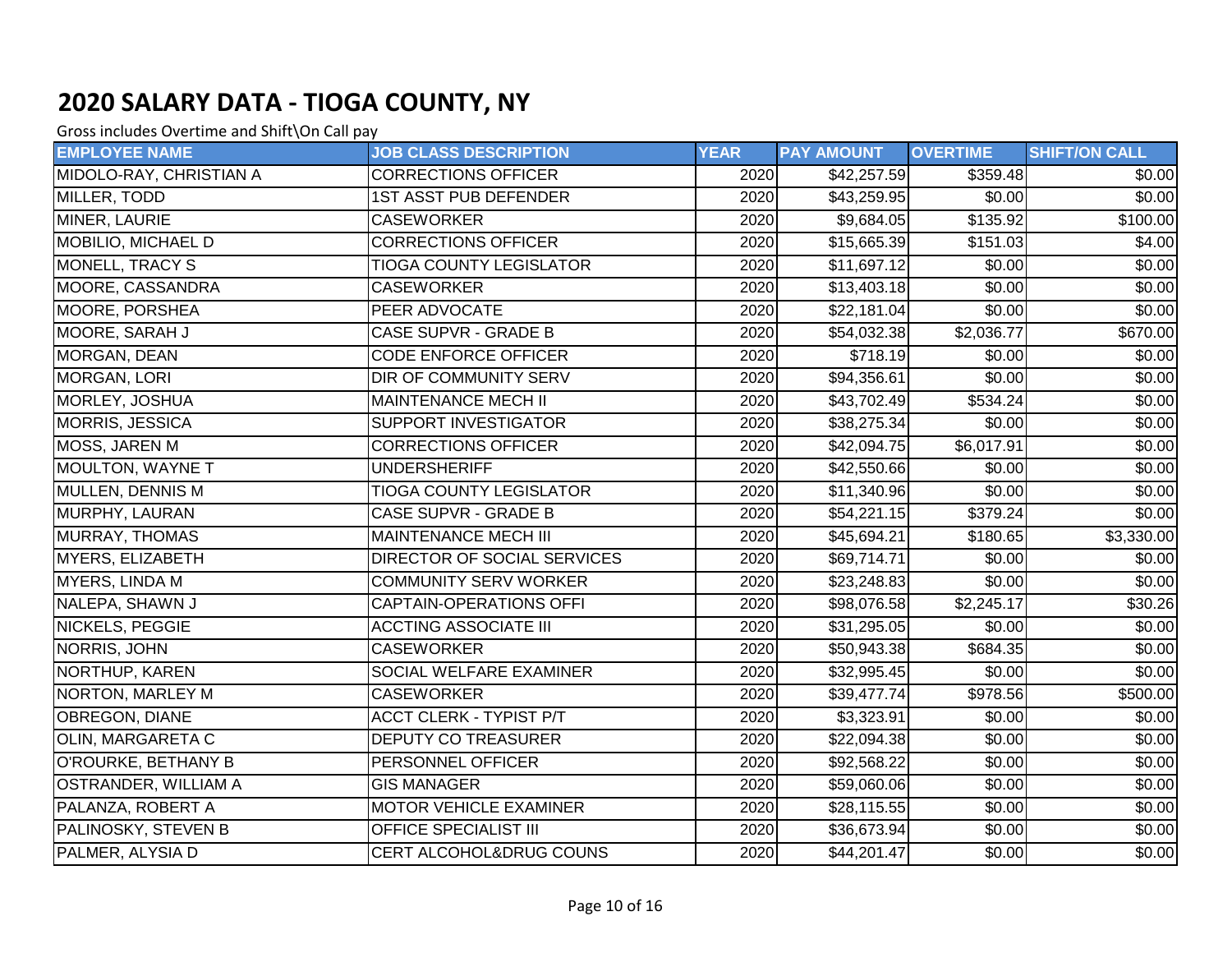| <b>EMPLOYEE NAME</b>       | <b>JOB CLASS DESCRIPTION</b>   | <b>YEAR</b> | <b>PAY AMOUNT</b> | <b>OVERTIME</b> | <b>SHIFT/ON CALL</b> |
|----------------------------|--------------------------------|-------------|-------------------|-----------------|----------------------|
| PALOMBIZIO, TRACY          | SR CSW SCHOOL COMM BASED       | 2020        | \$60,989.09       | \$0.00          | \$0.00               |
| PAYNE, JOLENE L            | <b>DEPUTY SHERIFF</b>          | 2020        | \$56,632.38       | \$1,471.07      | \$2,076.59           |
| PELELLA, PALMER            | CHIEF ASSIST DISTRICT ATTORNEY | 2020        | \$5,183.64        | \$0.00          | \$0.00               |
| PERDUE, GAIL               | <b>EXECUTIVE SECRETARY</b>     | 2020        | \$48,000.58       | \$0.00          | \$0.00               |
| <b>PERKINS, RICHARD</b>    | DEP COMM OF PUBLIC WRKS        | 2020        | \$76,447.15       | \$0.00          | \$0.00               |
| PETERSON, CHRISTINE R      | <b>CASEWORKER</b>              | 2020        | \$46,600.30       | \$1,608.83      | \$790.00             |
| PHILLIPS, AMBER J          | SOCIAL WELFARE EXAMINER        | 2020        | \$32,489.20       | \$0.00          | \$0.00               |
| PIANOSI, MARIETTA E        | <b>ACCTING ASSOCIATE II</b>    | 2020        | \$30,026.29       | \$0.00          | \$0.00               |
| PICALIA, GIOVANNI          | <b>CORRECTIONS OFFICER</b>     | 2020        | \$40,411.81       | \$2,576.09      | \$0.00               |
| PLACE, KIMBERLY            | SOCIAL SERV EMPL SPEC          | 2020        | \$38,758.47       | \$0.00          | \$0.00               |
| PLEW, TYLER F              | <b>CORRECTIONS OFFICER</b>     | 2020        | \$46,933.70       | \$3,544.05      | \$656.00             |
| POFF, AMY E                | <b>BENEFITS MANAGER</b>        | 2020        | \$60,284.15       | \$0.00          | \$0.00               |
| POLUKA, ANDREA R           | <b>CLINICAL SOCIAL WORKER</b>  | 2020        | \$62,355.03       | \$645.48        | \$3,350.00           |
| POPPERT, BERNADETTE        | <b>CASEWORKER</b>              | 2020        | \$43,061.40       | \$1,396.28      | \$675.00             |
| POST, CHAD A               | PROBATION OFFICER 2/SR PO      | 2020        | \$47,247.44       | \$0.00          | \$0.00               |
| POTTER, AMY                | PAYROLL SUPERVISOR             | 2020        | \$45,807.90       | \$0.00          | \$0.00               |
| POWERS, ALEXANDER          | <b>CLINICAL SOCIAL WORKER</b>  | 2020        | \$13,341.36       | \$0.00          | \$0.00               |
| PRATT, CODY A              | <b>CORRECTIONS OFFICER</b>     | 2020        | \$26,124.54]      | \$1,402.00      | \$0.00               |
| PRATT, ELLEN               | <b>SUSTAINABILITY MANAGER</b>  | 2020        | \$58,615.39       | \$0.00          | \$0.00               |
| <b>PRICE, EMILY C</b>      | DEP COMM OF ELEC BOARD         | 2020        | \$35,938.52       | \$0.00          | \$0.00               |
| PULLANO, AMANDA J          | PARALEGAL P/T                  | 2020        | \$13,789.59       | \$0.00          | \$0.00               |
| QUICK, KELLY A             | CIVIL SERVICE ASSISTANT        | 2020        | \$28,278.48       | \$0.00          | \$0.00               |
| QUICK, LYNN A              | <b>ACCTING ASSOCIATE III</b>   | 2020        | \$36,900.48       | \$0.00          | \$0.00               |
| QUICK, SHAWN R             | <b>ENGINEERING TECHNICIAN</b>  | 2020        | \$36,782.94       | \$0.00          | \$0.00               |
| <b>REARDON, LILLIAN</b>    | 3RD ASST DIST ATTORNEY         | 2020        | \$58,511.46       | \$0.00          | \$0.00               |
| <b>REESE, JACQUELINE M</b> | SOCIAL WELFARE EXAMINER        | 2020        | \$8,457.29        | \$0.00          | \$0.00               |
| <b>RESUE, MICHELE</b>      | CASE SUPVR - GRADE B           | 2020        | \$52,984.82       | \$341.83        | \$55.00              |
| <b>REYNOLDS, STACY</b>     | PARALEGAL P/T                  | 2020        | \$26,543.92       | \$0.00          | \$0.00               |
| <b>RICE, GREGORY E</b>     | <b>CORRECTIONS OFFICER</b>     | 2020        | \$55,487.07       | \$748.43        | \$0.00               |
| <b>RICHARDS, ARRAH</b>     | PAYROLL CLERK TYPIST           | 2020        | \$3,731.31        | \$0.00          | \$0.00               |
| <b>RIDDLE, ERIN</b>        | <b>CASEWORKER</b>              | 2020        | \$35,006.13       | \$836.73        | $\sqrt{$145.00}$     |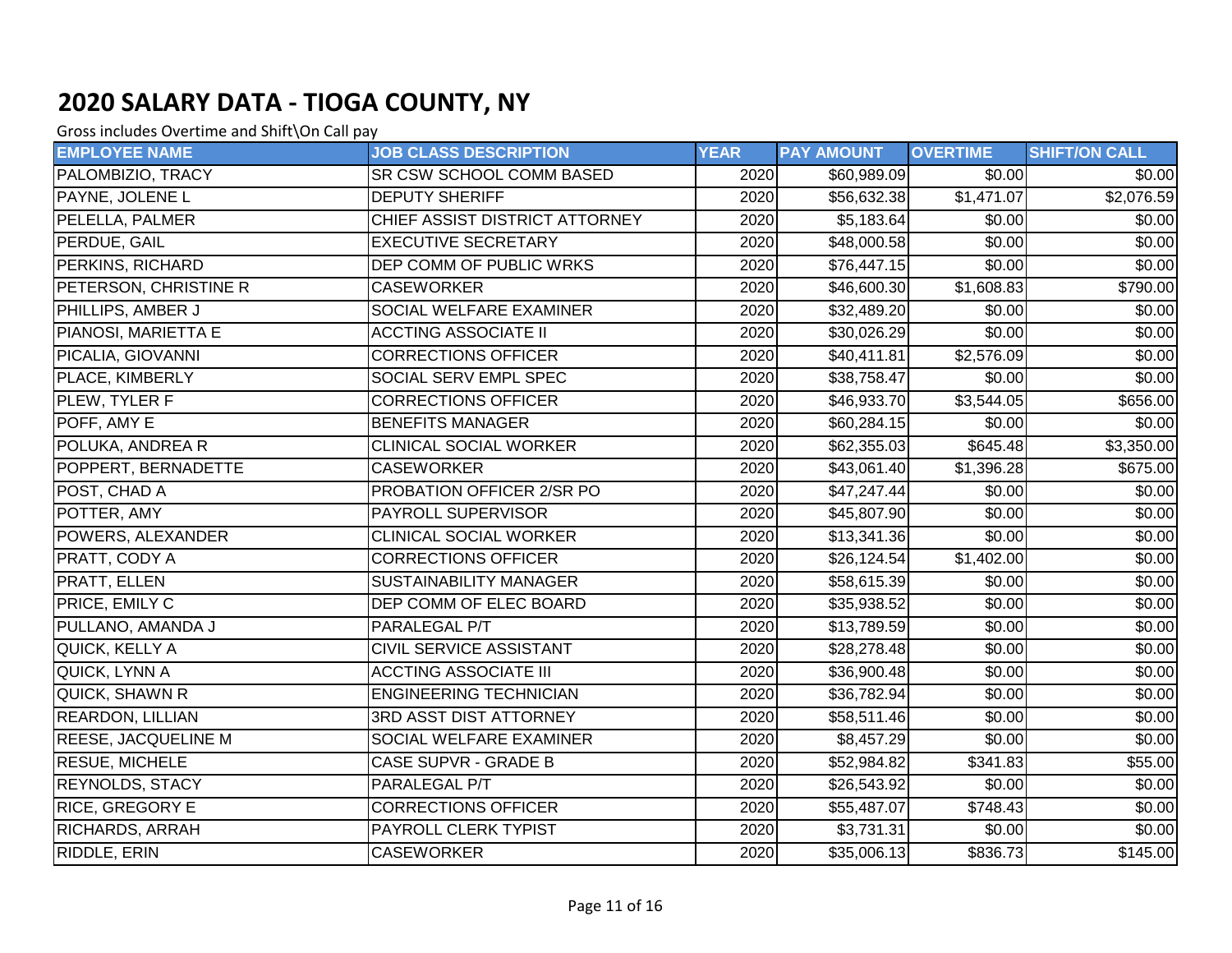| <b>EMPLOYEE NAME</b>      | <b>JOB CLASS DESCRIPTION</b>   | <b>YEAR</b> | <b>PAY AMOUNT</b> | <b>OVERTIME</b> | <b>SHIFT/ON CALL</b> |
|---------------------------|--------------------------------|-------------|-------------------|-----------------|----------------------|
| <b>RILEY, BARBARA L</b>   | PROBATION OFFICER 2/SR PO      | 2020        | \$50,030.60       | \$0.00          | \$0.00               |
| ROBERTS, JOAN M           | CONFIDENTIAL ASSISTANT PT      | 2020        | \$13,945.64       | \$0.00          | \$0.00               |
| <b>ROBERTS, MICHAEL</b>   | <b>TIOGA COUNTY LEGISLATOR</b> | 2020        | \$11,340.96       | \$0.00          | \$0.00]              |
| <b>ROBERTS, SHARON L</b>  | SR CSW SCHOOL COMM BASED       | 2020        | \$14,305.61       | \$0.00          | \$0.00               |
| <b>ROBERTS, VINCENT</b>   | <b>MECHANIC / WORKING SUPR</b> | 2020        | \$37,090.88       | \$159.60        | \$0.00               |
| <b>ROCKWELL, DIANE</b>    | <b>SEC TO SHERIFF</b>          | 2020        | \$72,820.73       | \$0.00          | \$0.00               |
| RODEN, REBECCA L          | <b>ASST FIRE COORD P/T</b>     | 2020        | \$4,605.77        | \$0.00          | \$0.00               |
| <b>RODRIGUEZ, ALEC</b>    | <b>CORRECTIONS OFFICER</b>     | 2020        | \$7,657.19        | \$294.99        | \$0.00               |
| ROOSA, ONNA E             | COOK P/T                       | 2020        | \$2,513.35        | \$0.00          | \$0.00               |
| <b>ROOT, CHARLES</b>      | SOFTWARE SUPPORT LIAISO        | 2020        | \$47,272.88       | \$0.00          | \$0.00               |
| <b>ROSENBERGER, TERI</b>  | PROB SUPERVISOR 1              | 2020        | \$60,403.54       | $\sqrt{$49.68}$ | \$0.00               |
| <b>ROSSI, ANDREA</b>      | SOCIAL WELFARE EXAMINER        | 2020        | \$32,405.52       | \$0.00          | \$0.00               |
| <b>ROSSI, MICHAEL</b>     | <b>HEAVY EQUIP OPERATOR I</b>  | 2020        | \$39,114.68       | \$1,080.08      | \$0.00               |
| ROUSE, DANIEL H           | <b>CORRECTIONS OFFICER</b>     | 2020        | \$27,887.63       | \$375.49        | \$0.00               |
| <b>ROYS, CHERI</b>        | PROBATION OFFICER 1            | 2020        | \$46,066.23       | \$0.00          | \$0.00               |
| RUDIN, SARAH              | <b>OFFICE SPECIALIST I</b>     | 2020        | \$28,905.74       | \$0.00          | \$0.00               |
| <b>RUSSELL, ANDREW C</b>  | <b>CORRECTIONS SERGEANT</b>    | 2020        | \$56,233.85       | \$3,950.31      | \$57.00              |
| <b>RUSSELL, DAVID J</b>   | <b>CORRECTIONS OFFICER</b>     | 2020        | \$66,435.13       | \$9,942.72      | \$0.00               |
| <b>RUSSELL, ROBERT T</b>  | OFFICE SPEC I (SEASONAL)       | 2020        | \$3,495.03        | \$0.00          | \$0.00               |
| RYDER, WILLETTA M         | MOTOR VEHICLE LICENSE CLERK    | 2020        | \$28,285.62       | \$0.00          | \$0.00               |
| SAMPEY, JODI              | SUPVG CLIN SOC WKR             | 2020        | \$68,285.82       | \$0.00          | \$350.00             |
| SAMPSON, LINDA            | SEC TO ECON DEV & PLAN         | 2020        | \$44,387.27       | \$0.00          | \$0.00]              |
| SANDERS, JAMAAL O         | <b>CORRECTIONS OFFICER</b>     | 2020        | \$62,028.22       | \$6,963.33      | \$8.00               |
| SANTALUCIA, STACY         | OFFICE SPEC I (SEASONAL)       | 2020        | \$3,663.24        | \$0.00          | \$0.00               |
| <b>SANTOS, BRITTANY</b>   | <b>CLINICAL SOCIAL WORKER</b>  | 2020        | \$46,694.76       | \$0.00          | \$0.00               |
| SARACENO, TERESA          | <b>LAND BANK DIRECTOR</b>      | 2020        | \$29,735.52       | \$0.00          | \$0.00               |
| SARNICOLA, JOHN E         | <b>DENTIST</b>                 | 2020        | \$40,721.34       | $\sqrt{$0.00}$  | \$0.00]              |
| SAUERBREY, MARTHA C       | <b>CHAIR CO LEGISLATURE</b>    | 2020        | \$36,379.26       | \$0.00          | \$0.00               |
| <b>SAXTON, KANDI</b>      | <b>CASEWORKER</b>              | 2020        | \$13,621.91       | \$386.96        | \$145.00             |
| <b>SCHERRER, DANIEL</b>   | PUB HEALTH SANITARIAN          | 2020        | \$46,967.76       | \$0.00          | \$4,545.00           |
| <b>SCHMIDT, TIMOTHY M</b> | <b>INVESTIGATOR</b>            | 2020        | \$81,247.47       | \$7,565.58      | \$3,870.85           |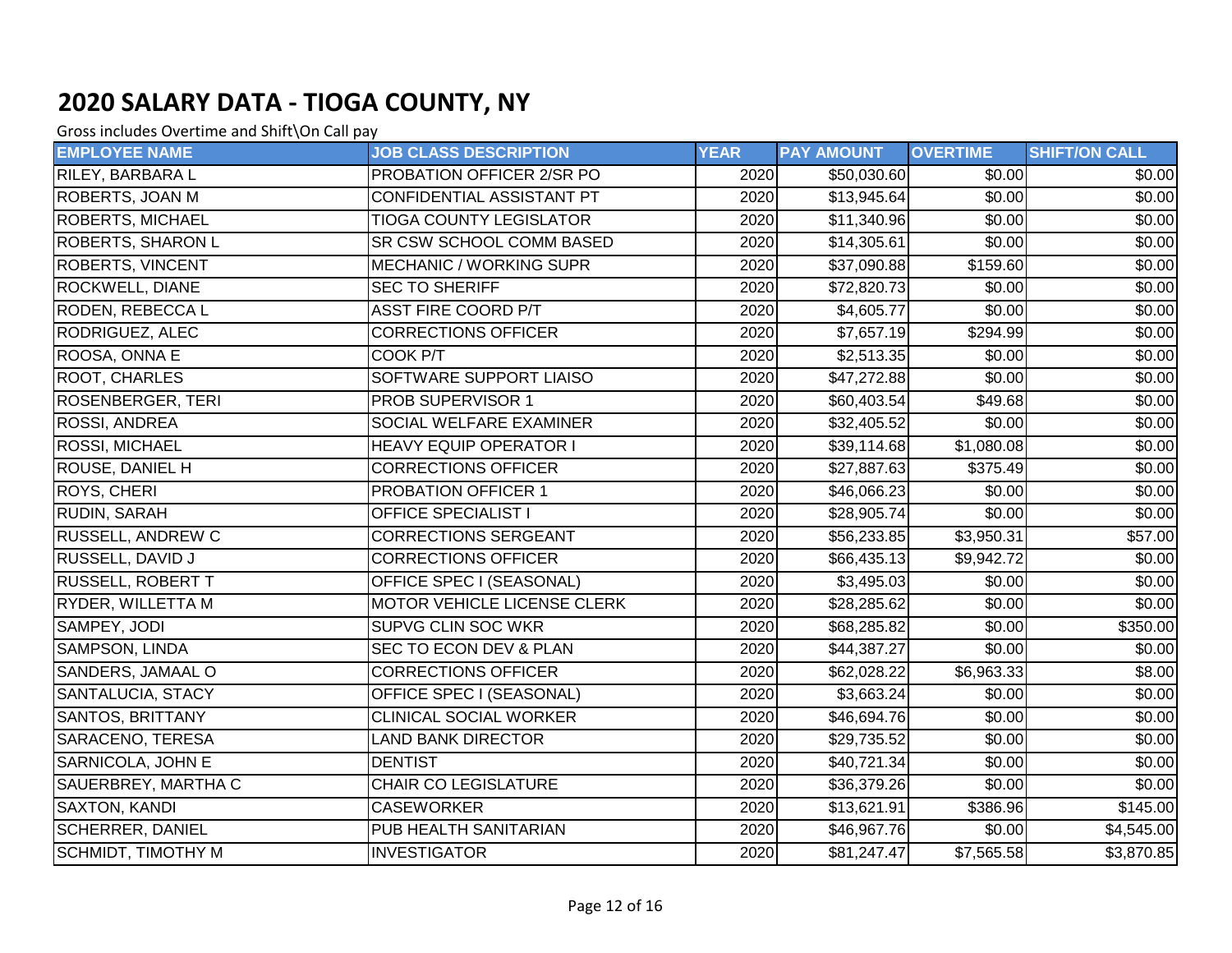| <b>EMPLOYEE NAME</b>      | <b>JOB CLASS DESCRIPTION</b>   | <b>YEAR</b> | <b>PAY AMOUNT</b> | <b>OVERTIME</b> | <b>SHIFT/ON CALL</b>    |
|---------------------------|--------------------------------|-------------|-------------------|-----------------|-------------------------|
| SCHMITZ, TORRANCE L       | 2ND ASST DIST ATTORNEY         | 2020        | \$74,930.35       | \$0.00          | \$0.00                  |
| SCHOONOVER, DAVID E       | <b>DEPUTY SHERIFF</b>          | 2020        | \$76,544.68       | \$13,783.32     | $\overline{\$1,518.55}$ |
| <b>SCHRADER, SARAH M</b>  | <b>ASST PUBLIC DEFENDER</b>    | 2020        | \$60,996.64       | \$0.00          | \$0.00]                 |
| <b>SCHREINER, ROY J</b>   | <b>CORRECTIONS OFFICER</b>     | 2020        | \$61,529.36       | \$1,412.33      | \$0.00                  |
| <b>SCHUMACHER, LISA</b>   | <b>OFFICE SPECIALIST I</b>     | 2020        | \$32,274.14       | \$0.00          | \$0.00                  |
| <b>SCOTT, SHERYL A</b>    | <b>ACCTING ASSOCIATE I</b>     | 2020        | \$1,391.32        | \$0.00          | \$0.00                  |
| <b>SEARLES, KATIE</b>     | OFFICE SPECIALIST III          | 2020        | \$42,530.98       | \$0.00          | \$1,385.00              |
| SEDORE, EMMA              | <b>HISTORIAN P/T</b>           | 2020        | \$4,778.47        | \$0.00          | \$0.00                  |
| SEELEY, CANDIS            | <b>CASEWORKER</b>              | 2020        | \$1,701.22        | \$0.00          | \$0.00                  |
| SHEPARDSON, JEFFREY       | <b>AUTOMOTIVE STOCK CLERK</b>  | 2020        | \$43,421.42       | \$0.00          | \$0.00                  |
| SHEPARDSON, TYLER W       | <b>HIGHWAY WORKER SEASONAL</b> | 2020        | \$18,740.26       | \$26.55         | \$0.00                  |
| SHOLLENBERGER, SEAN D     | <b>CORRECTIONS OFFICER</b>     | 2020        | \$59,037.50       | \$0.00          | \$0.00                  |
| SHORT, SANDRA             | <b>OFFICE SPECIALIST II</b>    | 2020        | \$24,558.52       | \$0.00          | \$0.00                  |
| <b>SHRAUGER, WILLIAM</b>  | MAINTENANCE MECH III           | 2020        | \$41,987.39       | \$239.87        | \$575.00                |
| SHUMWAY, TODD D           | <b>MOTOR EQUIP OPERATOR I</b>  | 2020        | \$33,004.95       | \$359.06        | \$0.00]                 |
| SIANG, KADEN              | <b>DEPUTY SHERIFF</b>          | 2020        | \$74,803.57       | \$11,442.77     | \$2,137.07              |
| SIFEN, KRISTI M           | <b>CORRECTIONS OFFICER</b>     | 2020        | \$57,396.88       | \$2,435.74      | \$8.00                  |
| SIGNS, KAREN              | <b>ACCTING ASSOCIATE III</b>   | 2020        | \$37,193.21       | \$0.00          | \$0.00]                 |
| SILVANIC, ERIC            | <b>CASEWORKER</b>              | 2020        | \$50,785.31       | \$3,189.31      | \$2,155.00              |
| SILVESTRI, CHRISTINA      | <b>RECORDS MGT OFFICER</b>     | 2020        | \$37,156.57       | \$0.00          | \$0.00                  |
| SIMMONS, MICHAEL S        | <b>DIR EMERG SERVICES</b>      | 2020        | \$62,745.22       | \$665.51        | \$0.00]                 |
| SISENSTEIN, JUNE          | <b>EXECUTIVE SECRETARY</b>     | 2020        | \$43,664.16       | \$0.00          | \$0.00                  |
| <b>SLOCUM, JEAN M</b>     | <b>OFFICE SPECIALIST II</b>    | 2020        | \$30,770.97       | \$0.00          | \$0.00                  |
| SNAPP, CARLTON D          | SIGN MAINTENANCE WORKER        | 2020        | \$49,119.84       | \$0.00          | \$0.00]                 |
| SOLOMON, EDWARD J         | <b>SAFETY OFFICER</b>          | 2020        | \$21,822.40       | \$0.00          | \$0.00                  |
| SOPER, TRICIA             | <b>SR CASEWORKER</b>           | 2020        | \$51,628.03       | \$3,503.64      | \$2,030.00              |
| <b>SPALLONE, ROBERT A</b> | <b>DEPUTY SHERIFF</b>          | 2020        | \$63,932.19       | \$0.00          | \$270.00                |
| SPANGENBURG, KEITH        | <b>CORRECTIONS SERGEANT</b>    | 2020        | \$54,483.61       | \$3,962.23      | \$0.00                  |
| SPENCER, MARA A           | <b>CORRECTIONS OFFICER</b>     | 2020        | \$45,234.87       | \$7,452.07      | \$0.00                  |
| STACY, TESSA E            | <b>CLINICAL SOCIAL WORKER</b>  | 2020        | \$22,724.60       | \$190.62        | \$1,005.00              |
| STANDINGER, WILLIAM H     | <b>TIOGA COUNTY LEGISLATOR</b> | 2020        | \$11,956.99       | $\sqrt{$0.00}$  | \$0.00                  |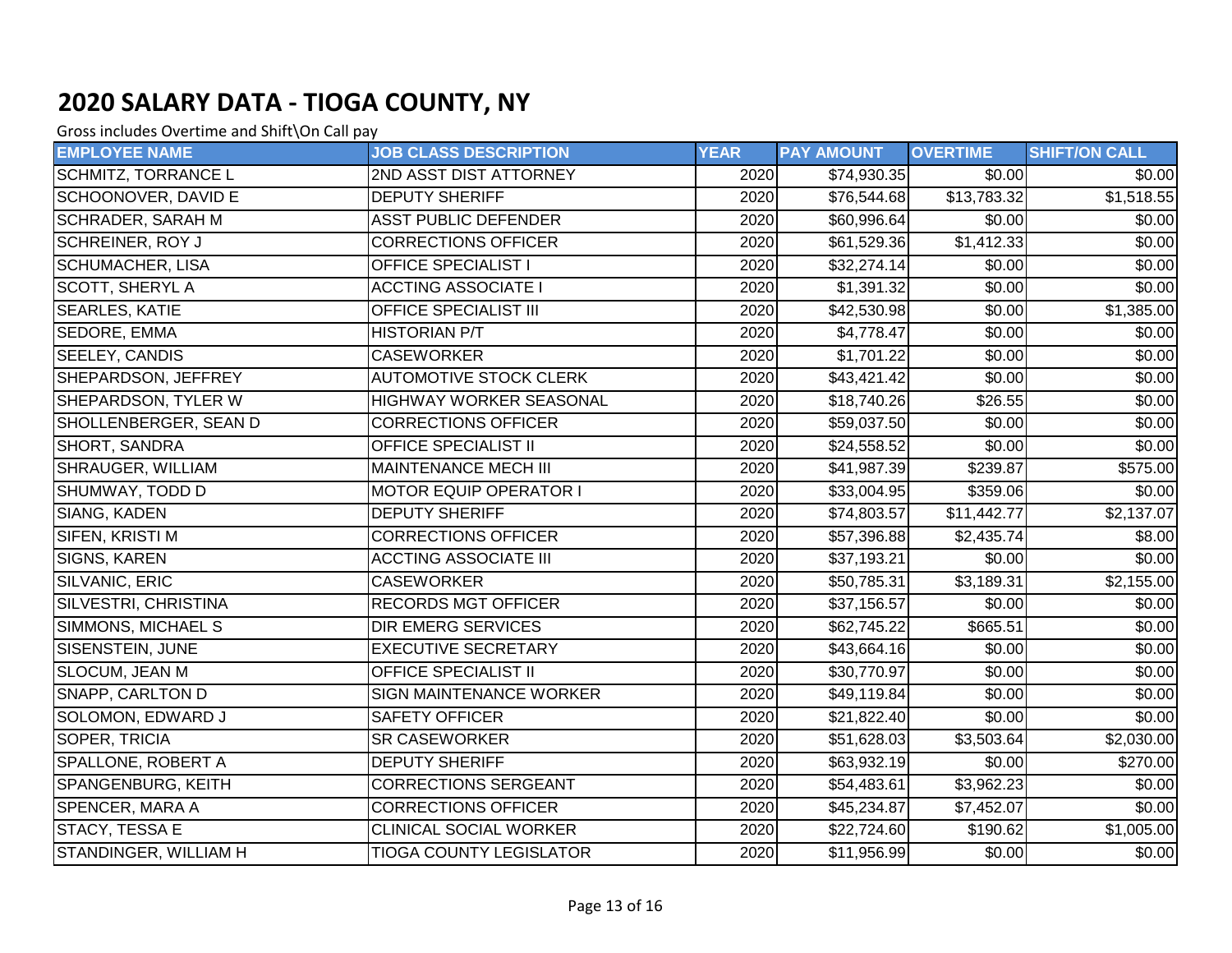| <b>EMPLOYEE NAME</b>         | <b>JOB CLASS DESCRIPTION</b>    | <b>YEAR</b> | <b>PAY AMOUNT</b> | <b>OVERTIME</b> | <b>SHIFT/ON CALL</b> |
|------------------------------|---------------------------------|-------------|-------------------|-----------------|----------------------|
| <b>STANTON, HEATHER E</b>    | <b>PROBATION OFFICER 1</b>      | 2020        | \$45,642.61       | \$0.00          | \$0.00               |
| <b>STEPHENS, DIANE</b>       | <b>SEC TO CO ATTORNEY</b>       | 2020        | \$48,789.57       | \$0.00          | \$0.00               |
| <b>STEVENS, KATHERINE A</b>  | SOCIAL WELFARE EXAMINER SEASON  | 2020        | \$10,875.66       | \$0.00          | \$0.00               |
| STOUGHTON, DOREEN M          | <b>RECORDING CLERK</b>          | 2020        | \$41,709.40       | \$0.00          | \$0.00               |
| STRUBLE, ELIZABETH           | PUBLIC SAFETY DISPATCHER        | 2020        | \$50,510.36       | \$3,294.97      | \$1,341.60           |
| <b>STUBECKI, DEBORA</b>      | <b>ACCT CLERK - TYPIST P/T</b>  | 2020        | \$12,064.38       | \$0.00          | \$0.00               |
| SULLIVAN, LORETTA            | <b>TIOGA COUNTY LEGISLATOR</b>  | 2020        | \$11,340.96       | \$0.00          | \$0.00               |
| SURA, TERESSA L              | <b>CASEWORKER</b>               | 2020        | \$46,409.15       | \$1,552.68      | \$655.00             |
| <b>SWARTZ, CYNTHIA L</b>     | <b>ELECTION WORKER</b>          | 2020        | \$616.13          | \$0.00          | $\sqrt{$0.00}$       |
| TEED, ANITA T                | <b>SR SUPPORT INVESTIGATOR</b>  | 2020        | \$53,576.16       | \$0.00          | \$0.00               |
| TERENZI, ROSE                | <b>ACCTING ASSOCIATE I</b>      | 2020        | \$1,496.50        | \$0.00          | \$0.00               |
| <b>TESLEV-KLETT, VIOLETA</b> | <b>CLINICAL SOCIAL WORKER</b>   | 2020        | \$10,736.40       | \$158.85        | \$1,020.00           |
| THAYER, CHARLES              | <b>HEAVY EQUIP OPERATOR I</b>   | 2020        | \$44,047.09       | \$1,162.23      | \$0.00               |
| <b>THOMAS, KIMBERLY</b>      | <b>DENTAL HYGIENIST</b>         | 2020        | \$34,519.13       | \$0.00          | $\overline{$495.00}$ |
| THOMAS, TAYLOR A             | PUBLIC SAFETY DISPATCHER TRAIN  | 2020        | \$7,964.19        | \$96.98         | \$319.20             |
| <b>THOMPSON, NATALIE</b>     | DIR EMPLOY & TRANS SUPP         | 2020        | \$69,591.89       | \$0.00          | \$0.00               |
| TIEFENTHALER, DYLAN J        | <b>DEPUTY SHERIFF</b>           | 2020        | \$66,903.02       | \$4,708.08      | \$1,398.60           |
| TIFFANY, JEFFREY A           | COOK/MANAGER                    | 2020        | \$59,962.29       | \$204.78        | \$0.00               |
| TIFFANY, SARAH               | <b>SR CASEWORKER</b>            | 2020        | \$52,191.71       | \$976.40        | \$55.00              |
| <b>TINGLEY, RUTH</b>         | <b>SOCIAL WELFARE EXAMINER</b>  | 2020        | \$36,412.00       | \$0.00          | \$0.00               |
| <b>TINNEY, LEEANN</b>        | DIR OF ECON DEV & PLAN          | 2020        | \$88,758.78       | \$0.00          | \$0.00               |
| <b>TIRINATO, CARRIE</b>      | <b>SR CSW SCHOOL COMM BASED</b> | 2020        | \$65,437.08       | \$664.20        | \$4,370.00           |
| <b>TITUS, CHRISTOPHER</b>    | <b>SR CASEWORKER</b>            | 2020        | \$54,194.74       | \$5,524.97      | \$1,935.00           |
| <b>TOOMBS, BERNADETTE</b>    | <b>COMIS BOARD OF ELEC</b>      | 2020        | \$45,236.78       | \$0.00          | \$0.00               |
| <b>TOWNSEND, MARI</b>        | 2ND ASST CO ATTORNEY            | 2020        | \$73,196.06       | \$0.00          | \$0.00               |
| TRIPICCO, ANDREW D           | <b>DEPUTY SHERIFF</b>           | 2020        | \$63,950.45       | \$6,181.16      | \$878.79             |
| TRIPICCO, EVAN J             | <b>DEPUTY SHERIFF</b>           | 2020        | \$75,398.27       | \$12,757.08     | \$2,033.31           |
| <b>TRIPICCO, MICHELE</b>     | <b>CIVIL LAW CLERK</b>          | 2020        | \$31,002.22       | \$0.00          | \$0.00               |
| UPDYKE, DENNIS S             | <b>CORRECTIONS OFFICER</b>      | 2020        | \$51,647.49       | \$4,068.10      | \$882.50             |
| <b>VANDEMARK, JAMES T</b>    | <b>MAINTENANCE MECH I</b>       | 2020        | \$38,128.15       | \$39.94         | \$575.00             |
| <b>VANDERPOEL, RICKY</b>     | <b>HEO SITE LEADER</b>          | 2020        | \$45,266.23       | \$5,819.56      | \$0.00               |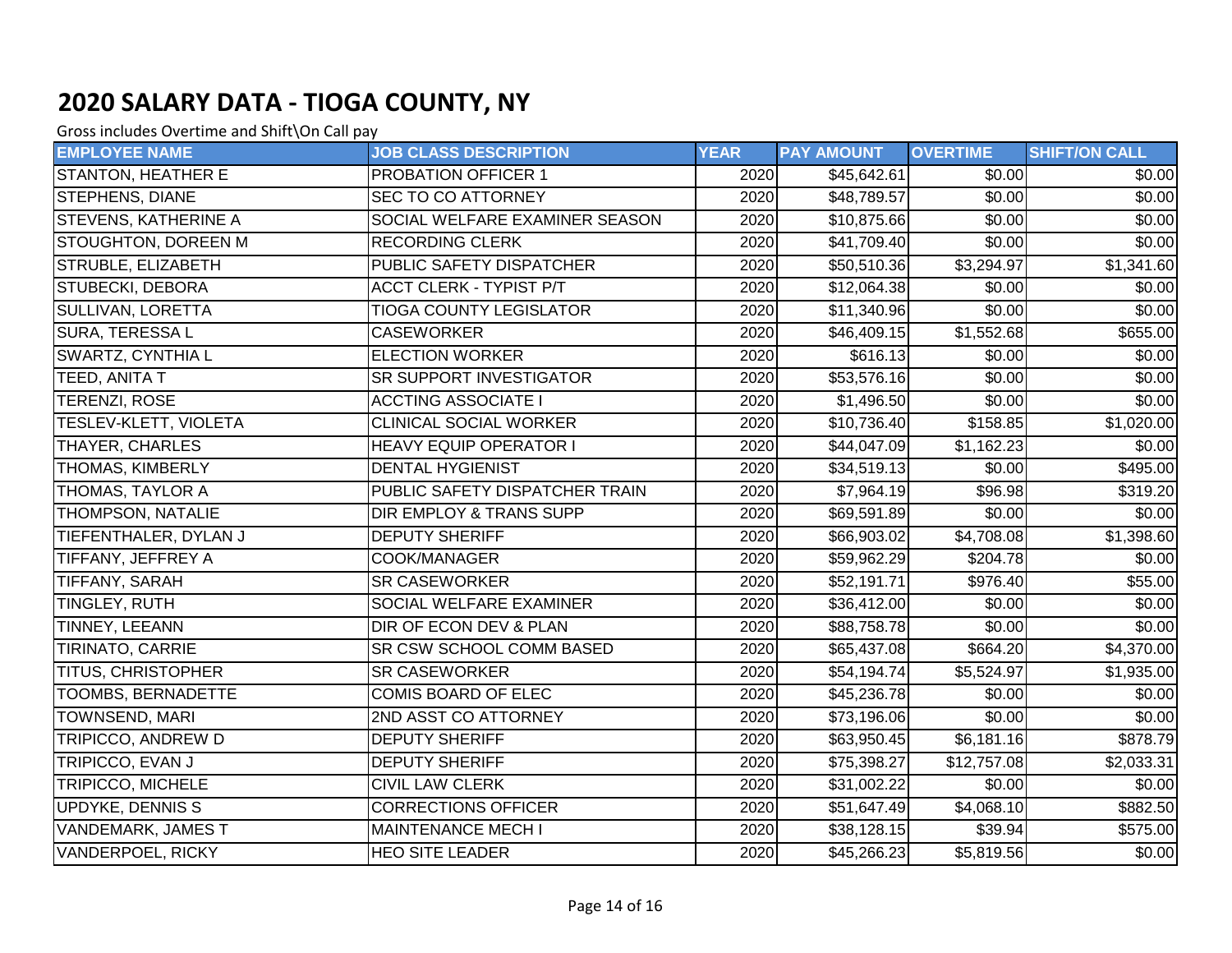| <b>EMPLOYEE NAME</b>           | <b>JOB CLASS DESCRIPTION</b>          | <b>YEAR</b> | <b>PAY AMOUNT</b> | <b>OVERTIME</b>        | <b>SHIFT/ON CALL</b> |
|--------------------------------|---------------------------------------|-------------|-------------------|------------------------|----------------------|
| VANWERT, JOHN H                | <b>1ST ASST CO ATTORNEY</b>           | 2020        | \$95,326.83       | \$0.00                 | \$0.00               |
| <b>VROMAN, HEATHER</b>         | <b>COMM HEALTH PROG SUPERVISOR</b>    | 2020        | \$70,009.01       | \$0.00                 | \$0.00               |
| WAHLS, JAMES C                 | COMIS BOARD OF ELEC                   | 2020        | \$44,382.79       | \$0.00                 | \$0.00]              |
| <b>WAIT, KATIE A</b>           | PUBLIC HEALTH EDUCATOR                | 2020        | \$46,260.67       | \$0.00                 | \$610.00             |
| WAPINSKI-MOORADIAN, JENNIFER L | <b>CLINICAL SOCIAL WORKER</b>         | 2020        | \$58,162.25       | \$0.00                 | \$0.00               |
| <b>WARD, BRIANA</b>            | <b>CASEWORKER</b>                     | 2020        | \$41,018.78       | \$2,917.06             | \$845.00             |
| WARD, JOHN R                   | <b>DISTRICT ATTORNEY INVESTIGATOR</b> | 2020        | \$52,269.83       | \$0.00                 | \$0.00               |
| WARD, KIMBERLY J               | <b>CIVIL MANAGER</b>                  | 2020        | \$52,328.04       | \$0.00                 | \$0.00               |
| <b>WARD, PENELOPE L</b>        | SOCIAL WELFARE EXAMINER               | 2020        | \$33,396.74       | \$0.00                 | \$0.00               |
| <b>WARNER, JENNIFER B</b>      | OFFICE SPEC I (SEASONAL)              | 2020        | \$25,760.45       | \$0.00                 | \$0.00               |
| <b>WARNER, SAMUEL D</b>        | <b>DEPUTY SHERIFF</b>                 | 2020        | \$54,416.12       | \$792.09               | \$1,048.63           |
| <b>WASKO, STEVEN</b>           | <b>CORRECTIONS OFFICER</b>            | 2020        | \$47,021.06       | \$2,138.57             | \$8.00               |
| <b>WATERMAN, BRIAN</b>         | <b>HEAVY EQUIP OPRATOR III</b>        | 2020        | \$46,099.69       | \$1,568.93             | \$0.00               |
| <b>WEBSTER, SAMANTHA</b>       | <b>SUPPORT INVESTIGATOR</b>           | 2020        | \$37,933.01       | \$0.00                 | \$0.00               |
| <b>WEED, MEGAN A</b>           | <b>CASEWORKER</b>                     | 2020        | \$52,603.65       | \$5,067.52             | \$1,500.00           |
| <b>WESTON, DALE N</b>          | <b>TIOGA COUNTY LEGISLATOR</b>        | 2020        | \$12,390.68       | \$0.00                 | \$0.00               |
| <b>WHIPPLE, JULIE A</b>        | PRIN SOC WELF EXAMINER                | 2020        | \$56,330.22       | \$0.00                 | \$0.00               |
| <b>WHITE, BRIAN</b>            | <b>MOTOR EQUIP OPRATOR III</b>        | 2020        | \$42,118.49       | \$2,075.69             | \$0.00               |
| WHITE, WILLIAM                 | SERGEANT-SHERIFF                      | 2020        | \$71,736.77       | \$659.04               | \$15.53              |
| <b>WHITMAN, MICHELLE</b>       | <b>COMMUNITY SERV WORKER P/T</b>      | 2020        | \$98.93           | \$0.00                 | \$0.00               |
| <b>WHITMORE, CORRINE J</b>     | <b>SOC SVCS INVESTIGATOR PT</b>       | 2020        | \$6,283.50        | \$0.00                 | $\sqrt{$0.00}$       |
| <b>WHITMORE, NICOLE</b>        | DENTAL HEALTH COORDINATOR             | 2020        | \$39,492.15       | \$0.00                 | \$495.00             |
| <b>WIANT, DARION C</b>         | <b>CORRECTIONS OFFICER</b>            | 2020        | \$42,417.40       | \$520.61               | \$0.00               |
| <b>WILBER, JAY L</b>           | ASSISTANT PUB DEFENDER PT             | 2020        | \$29,790.12       | \$0.00                 | \$0.00               |
| <b>WILDING, CHRISTINA M</b>    | PUBLIC SAFETY DISPATCHER              | 2020        | \$53,010.86       | $\overline{$5,969.64}$ | \$1,798.15           |
| <b>WILLIAMS, JANEILLE F</b>    | <b>CLINICAL SOCIAL WORKER</b>         | 2020        | \$62,765.75       | \$701.01               | \$3,715.00           |
| <b>WILLIAMS, JESSICA A</b>     | <b>CORRECTIONS SERGEANT</b>           | 2020        | \$64,546.38       | $\overline{$}276.45$   | \$0.00]              |
| <b>WILLIAMS, ROBERT P</b>      | <b>COUNTY CORONER</b>                 | 2020        | \$33,756.13       | \$0.00                 | \$0.00               |
| <b>WILLMOT, KATERINA</b>       | SOCIAL WELFARE EXAMINER               | 2020        | \$12,269.31       | \$0.00                 | \$0.00               |
| <b>WILSON, BRANDI L</b>        | <b>COMMUNITY SERV WORKER</b>          | 2020        | \$26,041.00       | \$88.89                | \$0.00               |
| WINANS, DAVID M                | PUBLIC SAFETY DISPATCHER TRAIN        | 2020        | \$8,792.06        | \$0.00                 | 3265.60              |